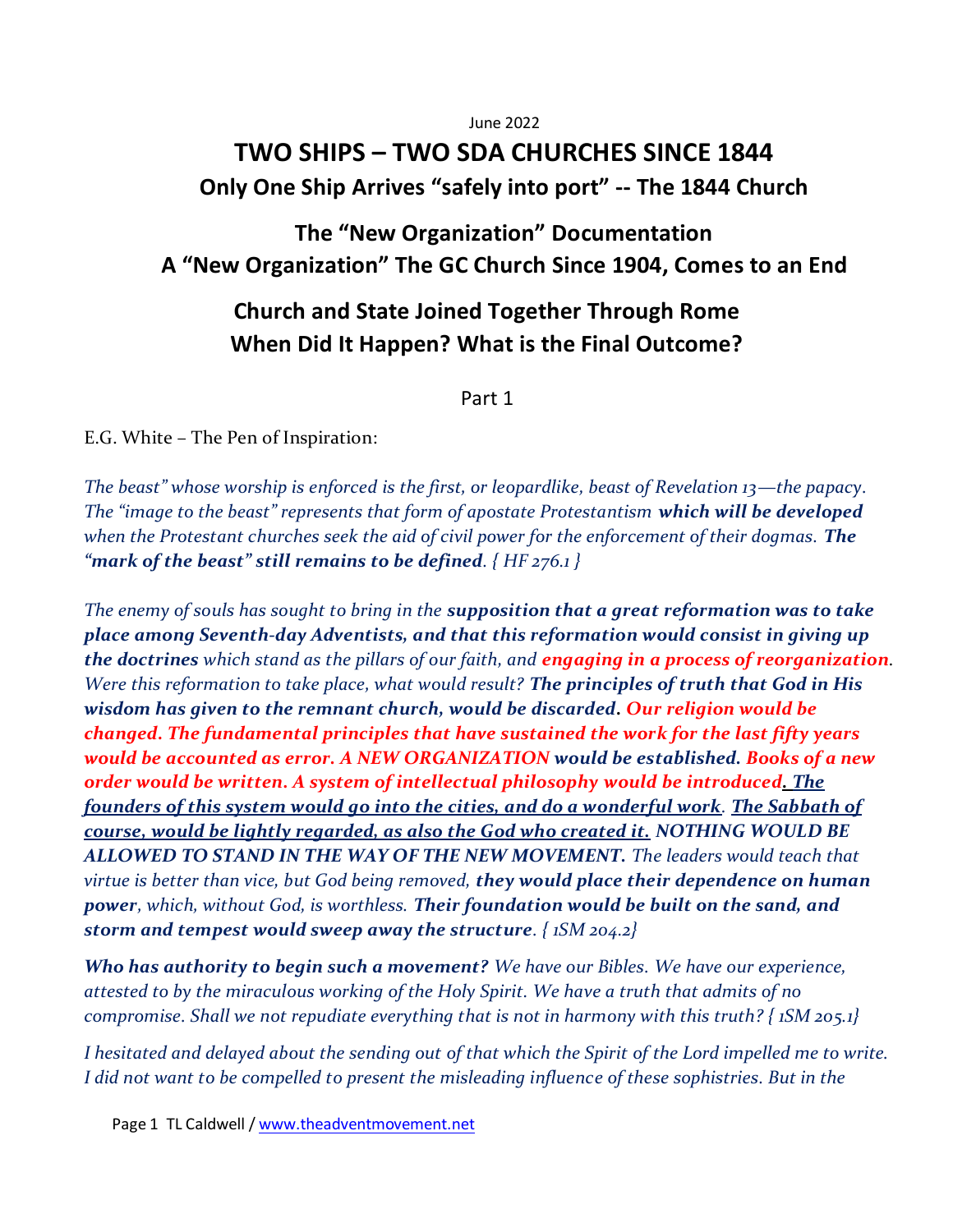*providence of God, the errors that have been coming in must be met. {1SM 205}*

*The sincere believers of truth are often made sad, and their trials greatly increased, by elements among them that annoy and dishearten them in their efforts. But there is no need of doubts and fears that the work of God will not succeed. God is at the head of the work, and he will set everything in order. Let us have faith that he is going to carry the noble ship which bears his people, safely into port. At one time when I sailed from Portland, Maine, to Boston, a storm came upon us, and the great waves dashed us to and fro. The chandeliers fell, and the trunks were rolled from side to side like balls. The passengers were frightened, and many were screaming, waiting in expectation of death. After a while the pilot came on board. The captain stood near the pilot as he took the wheel, and expressed fear about the course in which the ship was directed. "Will you take the wheel?" asked the pilot. The captain was not ready to do that, for he knew that he lacked experience. Then some of the passengers grew uneasy, and said they feared the pilot would dash them upon the rocks. "Will you take the wheel?" asked the pilot; but they knew that they could not manage the wheel. When you think that the work of God is in danger, pray, "Lord, stand at the wheel; carry us through this perplexity; bring us safely into port." Have we not reason to believe that the Lord will bring us through triumphantly? { BEcho July 15, 1892, par. 8 }*

*There is no need to doubt, to be fearful that the work will not succeed. God is at the head of the work, and he will set everything in order. If matters need adjusting at the head of the work, God will attend to that, and work to right every wrong. Let us have faith that God is going to carry the noble ship which bears the people of God safely into port. When I voyaged from Portland, Me., to Boston, many years ago, a storm came upon us, and the great waves dashed us to and fro. The chandeliers fell, and the trunks were rolled from side to side, like balls. The passengers were frightened, and many were screaming, waiting in expectation of death. After awhile the pilot came on board. The captain stood near the pilot as he took the wheel, and expressed fear about the course in which the ship was directed. "Will you take the wheel? asked the pilot. The captain was not ready to do that, for he knew that he lacked experience. Then some of the passengers grew uneasy, and said they feared the pilot would dash them upon the rocks. "Will you take the wheel?" asked the pilot; but they knew that they could not manage the wheel. When you think that the work is in danger, pray, "Lord, stand at the wheel. Carry us through the perplexity. Bring us safely into port." Have we not reason to believe that the Lord will bring us through triumphantly? { RH September 20, 1892, par. 13 }*

#### *Dear Brother M,*

*I had an impressive dream last night. I thought that you were on a strong vessel, sailing on very rough waters. Sometimes the waves beat over the top, and you were drenched with water. You said: "I shall get off; this vessel is going down." "No," said one who appeared to be the captain, "this vessel sails into the harbor. She will never go down." But you answered: "I shall be washed overboard. As I am neither captain or mate, who cares? I shall take my chances on that vessel you*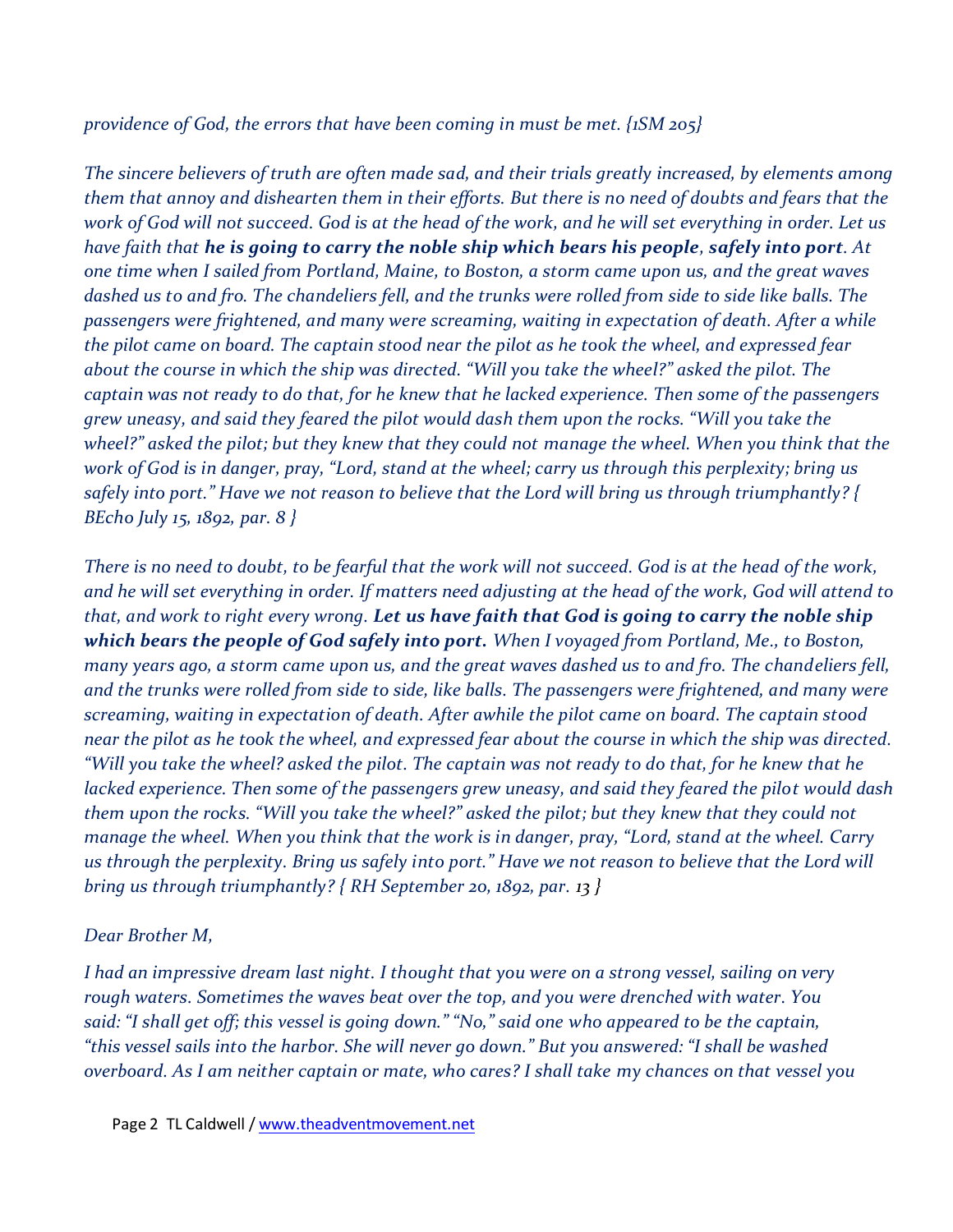*see yonder." Said the captain: "I shall not let you go there, for I know that vessel will strike the rocks before she reaches the harbor." You straightened yourself up, and said with great positiveness: "This vessel will become a wreck; I can see it just as plain as can be." The captain looked upon you with piercing eye, and said firmly: "I shall not permit you to lose your life by taking that boat. The timbers of her framework are worm-eaten, and she is a deceptive craft. If you had more knowledge you could discern between the spurious and the genuine, the holy and that appointed to utter ruin." 5T571*

This was Ellen White's warning to the church, certainly when the "new organization" began to be developed from about 1890 just after the 1888 Message rejection, fully formed by 1904, the year the General Conference incorporation. Then the "books of a new order" would be written, books not upholding the faith and truths of the Third Angel (Revelation 14:9).

# **The Second Angel's Message of Revelation 14:17, the REPEAT of the Second Angel, Must Apply to the SDA Church FIRST - The "additional corruptions … entering the churches since 1844." Have "corruptions" been entering the General Conference Corporation church since 1844?**

Chapter 33—The Loud Cry

*"I saw another angel come down from Heaven, having great power; and the earth was lightened with his glory. And he cried mightily with a strong voice, saying, Babylon the great is fallen, is fallen, and is become the habitation of devils, and the hold of every foul spirit, and a cage of every unclean and hateful bird." "And I heard another voice from Heaven, saying, Come out of her, my people, that ye be not partakers of her sins, and that ye receive not of her plagues." [Revelation 18:1, 2, 4.] { 4SP 421.1 }* 

*In this scripture the announcement of the fall of Babylon, as made by the second angel, [Revelation 14:8.] is repeated, with the additional mention of the corruptions which have been entering the churches since 1844. A terrible condition of the religious world is here described. With every rejection of truth, the minds of the people have become darker, their hearts more stubborn, until they are entrenched in an infidel hardihood. In defiance of the warnings which God has given, they continue to trample upon one of the precepts of the decalogue, and they persecute those who hold it sacred. Christ is set at naught in the contempt placed upon his word and his people. As the teachings of Spiritualism are accepted by the churches, no real restraint is imposed upon the carnal heart, and the profession of religion becomes a cloak to conceal the basest iniquity. A belief in spiritual manifestations opens the door to seducing spirits and doctrines of devils. The influence of evil angels is felt in the churches throughout the land. { 4SP 421.2 }*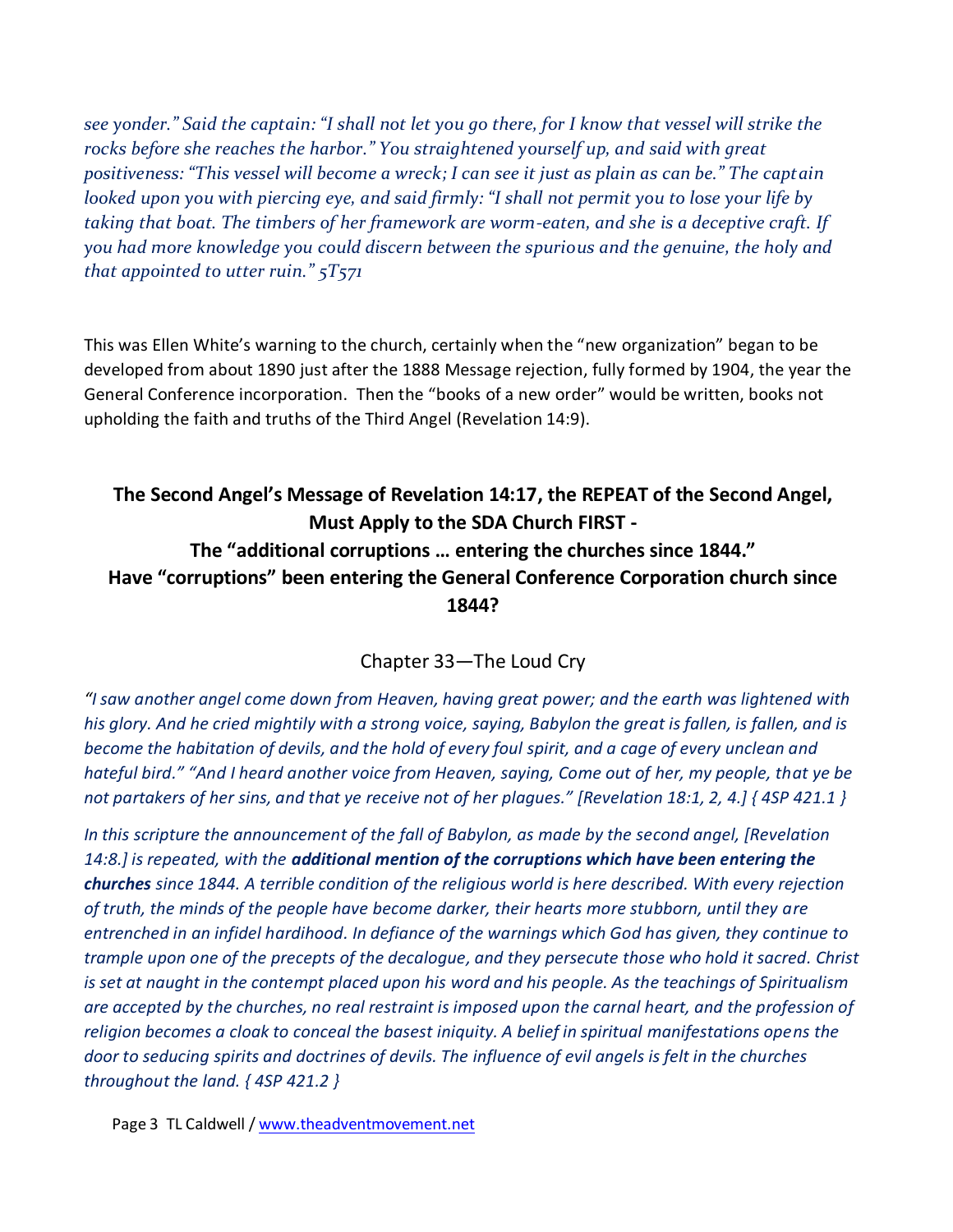## **The SDA Church General Conference HAS "clasped" hands with the Roman Pontiff by General Conference officials! There are photos of this meeting.**

From an SDA website (edit):

TWO SHIPS IN VISION SDA & REFORM LAODICEAN TITANIC APOSTATE SHIP THAT SINKS AND THE REMNANT SHIP PHILADELPHIA BORN IN 1844, becoming the Laodicean church that must be purified, WHICH GOES THROUGH TO THE END: In dealing with ships -Adventists Leaders Find One Ship Quotation and Strain at this Gnat to make the Truth of Non-effect- by their tradition. We will list for you the ships that Sail in the night. Ships that Flounder. Ships that strike rocks . Ships that pass each other. Ships with Rotten timbers in the Framework. Ships that are worm-eaten. Ships that strike Icebergs and yet go through. Ships without Charts, Ships that drift helpless at sea. Ships without a Compass. Ships without anchor. Ships driven by Winds. Ships full steam ahead. These ships are listed in the Index of the Spirit of Prophecy. Mark these words : Most Adventists accept "THE SHIP IS GOING THROUGH"- the reference for which the Adventist Preacher does not Produce; the people rest satisfied without ASKING for it - and 999 out of 1000 of them have never seen ! And do not really know if there IS such a statement or not. Yet make this a Prominent part of their Religion. Only ONE SHIP ? Series B7:63: The Medical Ship! There must be "A cutting away from the men who are trying to guide the Medical Ship into the Harbor(AMA), else they themselves (those who do not cut away!) will NEVER reach the Haven of Rest...They will accept Fallacy after Fallacy..."Cry aloud, spare not" ...I am now giving the Message God has given me, to give to all who claim to believe the Truth:" Come OUT from among THEM" , and be ye SEPARATE!" 63-4. And the worm-eaten or Rotten Timbers are the Fornicators in High Positions. TM 170, 426, 427, 428, 431, 433, 437. "Thou art Weighed in the balances, and art found WANTING"...Your Character has in it Base Material....Rotten Timbers." TM 440-446. The Midnight Hour :

The fate of the Luxury Liner Laodicea, the Seventh-day Adventist Church as lead by the General Conference leaders. The Man at the helm- mistake the Beacon Light Steering in the Fog. "Every ship sailing the Sea of Life needs to have the Divine Pilot on board, but when storms arise, when tempests threaten, many persons Push their Pilot overboard, and commit their Bark into the hand of finite man, or try to stear it themselves. Then disaster and wreckage generally follow....Do not commit yourselves into the keeping of man, but say, "The Lord is my Helper." FCE 348. 1888: "The facts concerning the REAL condition of the Professed people of God , speak more loudly than their Profession, and make it evident that SOME POWER has CUT THE CABLE that anchored the to the Eternal Rock, and that they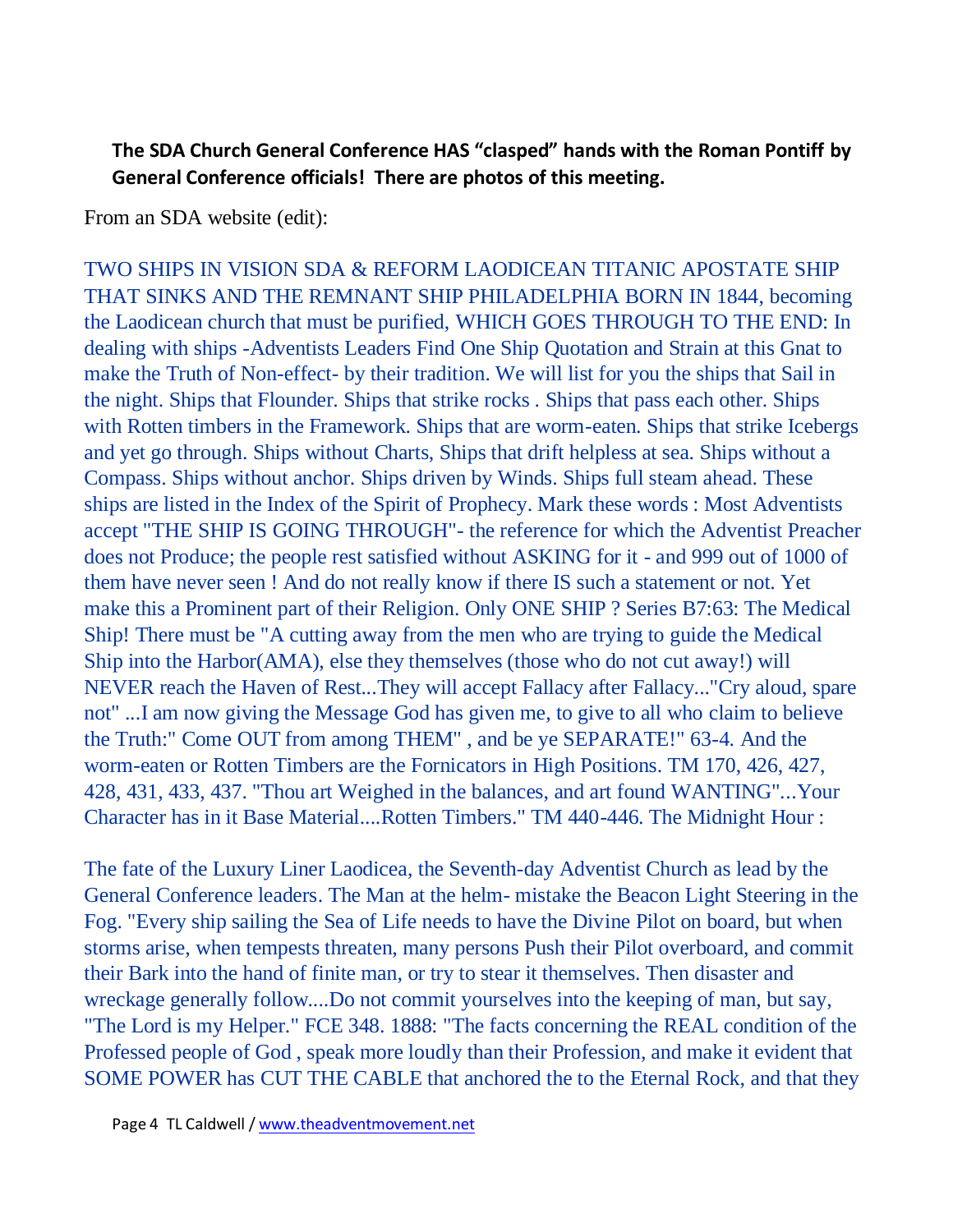are Drifting away to Sea, without Chart and Compass." RH July 24,1888 articles 2:231. COR 36. The Midnight- Her - Fate

1893 " "I lately read of a noble SHIP that was plowing its way across the Sea, when at Midnight, with a terrific Crash, it struck upon a Rock; the Passengers were awakened only to SEE with Horror their Hopeless Condition, and WITH THE SHIP they sank-- TO RISE NO MORE, the Man at the Helm had mistaken the Beacon Light." 2SM 128. The hour : Midnight. Where? At Sea, a Ship , with Passengers . Doing what? SLEEPING - DREAMING. Did things turn out as they Dreamed? No. The Ship SANK -- to rise no more. This Ship was hidden in the ellen white estate vaults till 1958 ! Why ? 2 SM 128 did not come out till 1958 but is found no where else in her writings before except maybe in one of the books never publish by the sda church , wonder how many other quotes they have hidden in the vaults from sda's ? Now lets turn to a SHIP THAT DID NOT SINK: came safely into the Harbor:

A SHIP IN A FOG MEETING A ICEBURG "Suddenly the Lookout cried, "Iceberg just ahead!" There, towering high above the Ship, the Ship, was a gigantic Iceberg. An authoritive Voice cried out, "MEET IT!" There was not a moments hesitation. It was a time for instant Action. The engineer put on Full Steam , and the man at the wheel steered the ship straight (the straight testimony!) into the iceberg. With a crash she struck the Ice. There was a fearful Shock. and the iceberg broke into many pieces , falling with a noise like thunder to the deck. The passengers were violently SHAKEN (THE SHAKING!) by the force of the collision, but no lives were lost. The vessel was injured, but not beyond repair. She rebounded from the contact, trembling from the stem to stern like a living creature. Then she moved forward on her way. "Well I knew the meaning of this representation . I had my orders. I had heard the Words, like a voice from our Captain, "Meet it!"...regarding the errors that were coming in among us! Series B 2:56 Reveal for the first time ! What is the straight testimony to the Laodiceans ? Who gives it ? Do they give it to themselves ? Which company lessens ? Who is shaken out ? out of what ? Based on EW 269-271. But there are FOOTNOTES MISSING! So we use 1T 179-184. Which has the MISSING FOOTNOTES! (without which this testimony cannot be understood! Have you heard of these Footnotes before? NO? I wonder why ???) "I was shown the people of God pleading with God (company 1) deep anxiety....firmness....great earnestness......

"Some , I saw (company 2) did not participate in this work (there in celebration) of agonizing and pleading. They seemed indifferent and careless. They were not resisting the darkness , and it shut them in like a thick cloud....The angels LEFT those who made no effort ( no character change every thing will be given us at Jesus second coming they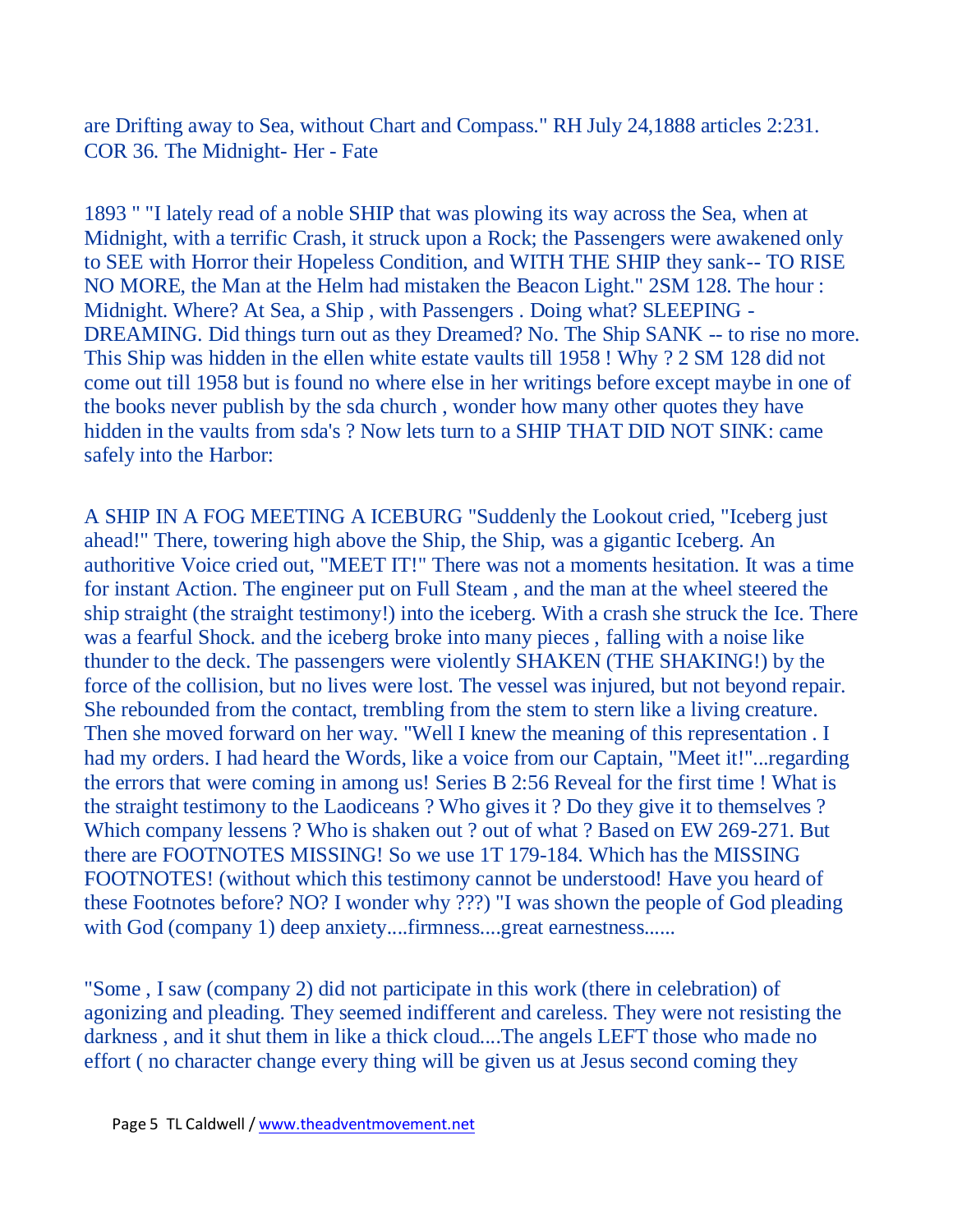thought) ....and I lost sight of them." 1T 181 EW 270. Now pay attention to the following. EW 270 or 1T 181 shows "A COMPANY" that is giving the STRAIGHT TESTIMONY to the Laodiceans. "The church is in the Laodicean state. The presence of God is not in her midst."--1NL 99 (1898). {LDE 49.1} This is important it is called a "message" and a "trumpet" (1T 180 FOOTNOTE). "The solemn testimony upon which the DESTINY of the church hangs." 1T181 "Some ...(group 2) will rise up against it the straight testimony EW 270 "The numbers of this sealed (group 1) company lessened . Some had been shaken out and left by the Way." EW 271, 1T 181 FOOTNOTES you see the sda church teaches that if you leave the church you shaken out this is the opposite of what has really happened : "In this time the gold will be separated from the dross in the church. True godliness will be clearly distinguished from the appearance and tinsel of it. Many a star that we have admired for its brilliancy will then go out in darkness. Chaff like a cloud will be borne away on the wind, even from places where we see only floors of rich wheat. All who assume the ornaments of the sanctuary, but are not clothed with Christ's righteousness, will appear in the shame of their own nakedness." {5T 81.1} if you separate the gold from the dross in the church what does that leave in the church ? [THE SDA CONSPIRACY EXPOSED](http://hometown.aol.com/tekoa777/index.html)

## **The Center for Global Leadership Inc.**

**What is this? How is this new SDA corporate name part of the SDA church mission? Who gave the authority to change the SDA Church name to "The Center for Global Leadership? Did the SDA Church membership know about this change in name, and for what purpose?**

# **[Bloomberg](https://www.bloomberg.com/)** <https://www.bloomberg.com/profile/company/7336554Z:US>

US Edition

## General Conference Corp of Seventh-day Adventists

General Conference Corporation of Seventh-Day Adventists operates as a non-profit organization. The Organization offers worship, training and study, government, and administration of organized religion for promotion of religious activities. General Conference serves communities in the United States.

**SECTOR** Consumer Discretionary INDUSTRY Consumer Discretionary Services

Page 6 TL Caldwell [/ www.theadventmovement.net](http://www.theadventmovement.net/)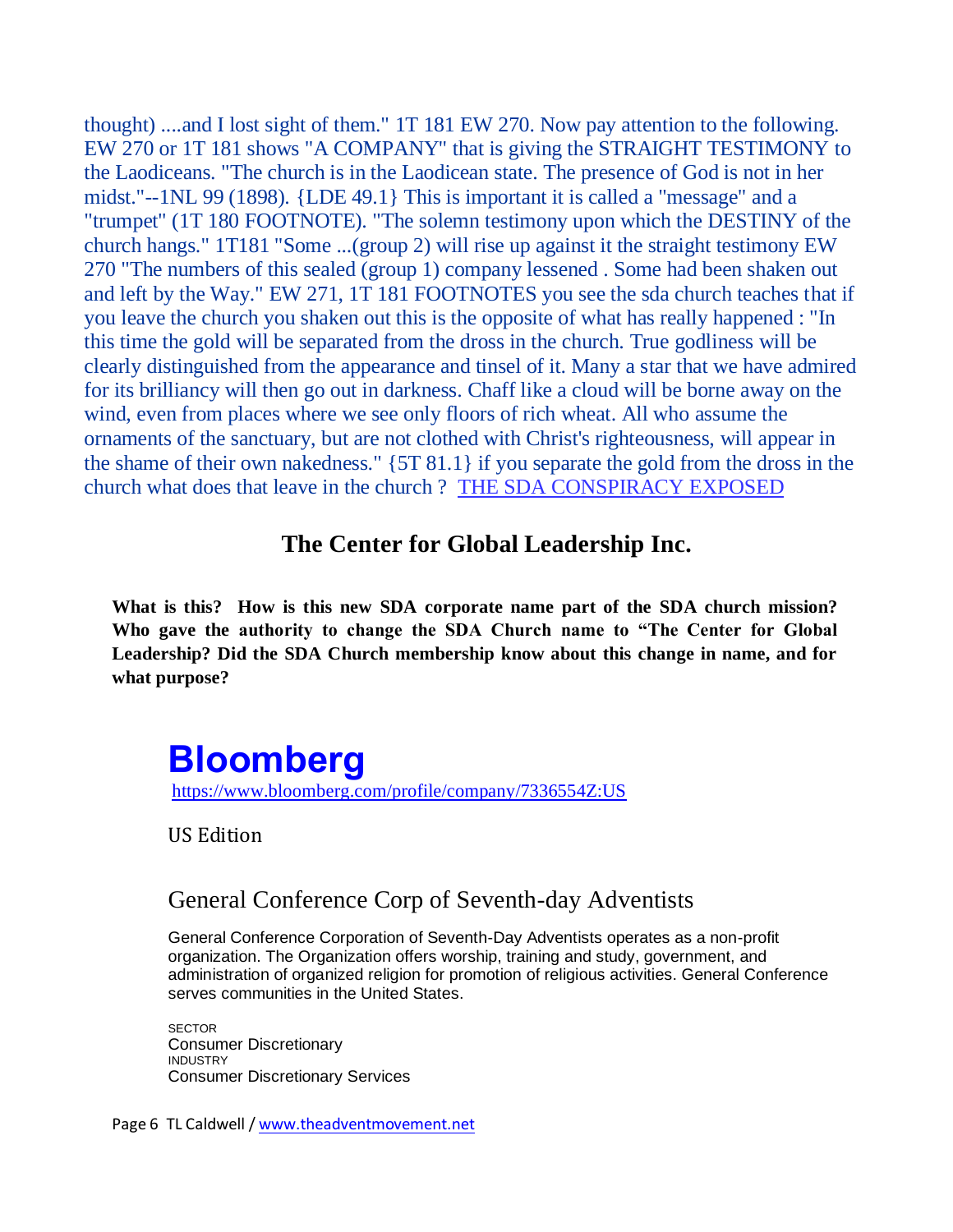SUB-INDUSTRY Consumer Services INCORPORATED 04/15/1904 ADDRESS 12501 Old Columbia Pike Silver Spring, MD 20904 United States WEBSITE www.adventist.org NO. OF EMPLOYEES --

# **Executives**

[NAME/TITLE](https://www.bloomberg.com/profiles/people/17712788-ted-n-c-wilson)

[Ted N C Wilson PhD](https://www.bloomberg.com/profiles/people/17712788-ted-n-c-wilson) [7/2010-PRESENT](https://www.bloomberg.com/profiles/people/17712788-ted-n-c-wilson) **[President](https://www.bloomberg.com/profiles/people/17712788-ted-n-c-wilson)** 

[Guillermo Biaggi](https://www.bloomberg.com/profiles/people/20072814-guillermo-biaggi) [PRESENT](https://www.bloomberg.com/profiles/people/20072814-guillermo-biaggi) [General Vice President](https://www.bloomberg.com/profiles/people/20072814-guillermo-biaggi)

[Geoffrey Mbwana](https://www.bloomberg.com/profiles/people/20072777-geoffrey-mbwana) [1/2010-PRESENT](https://www.bloomberg.com/profiles/people/20072777-geoffrey-mbwana) [General Vice President](https://www.bloomberg.com/profiles/people/20072777-geoffrey-mbwana)

Melissa Data website: <https://www.melissa.com/v2/lookups/npo/?value=center+for+global+leadership>



# [1-800-MELISSA](tel:+18006354772) Nonprofit Organization

[center for global leadership](https://www.melissa.com/v2/lookups/npo/value/center%20for%20global%20leadership)

П

Dark Mode

**Submit**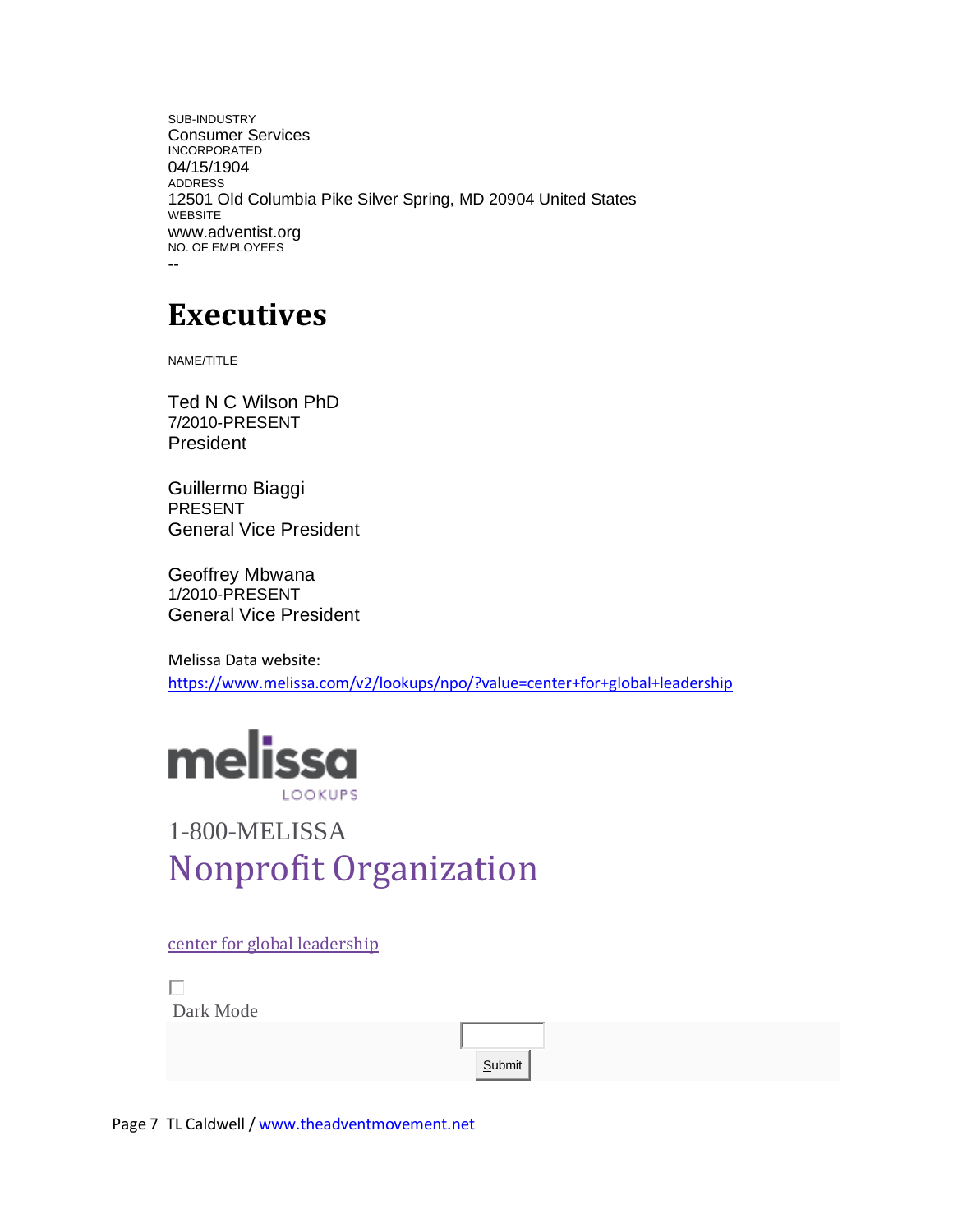**1** Credit per Lookup

# Enter a 5-Digit ZIP Code, Organization Name or 9-Digit Tax ID (EIN)

Use the Nonprofit Organization lookup to find information pertaining to nonprofits. View information like names, addresses, assets, income and IRS subsections for over 1.5 million U.S. nonprofits.

- Source: IRS Nonprofit filings.
- Updated: Apr 19 2022 2:57PM
- Select the organization for more information.

**Listware Online - [Clean, correct and enhance lists with up to 1 million records](https://www.melissa.com/service/listware_online/uploadws.aspx)** [Download a New & Free](https://www.melissa.com/v2/lookups/ad/mobileapp) **Melissa Lookups App** now! Learn More [>](https://play.google.com/store/apps/details?id=com.melissa.lookupsmobileapp&utm_source=Lookups%20App%20Download&utm_campaign=Google%20Play&pcampaignid=pcampaignidMKT-Other-global-all-co-prtnr-py-PartBadge-Mar2515-1)



<https://www.melissa.com/search/#gsc.tab=0>



- **[Our Solutions](https://www.melissa.com/search/)**
- **[Our Services](https://www.melissa.com/search/)**
- **[Our Data](https://www.melissa.com/search/)**
- **[Pricing](https://www.melissa.com/search/)**
- **[Support](https://www.melissa.com/company/product-support)**
- **[More](https://www.melissa.com/search/)**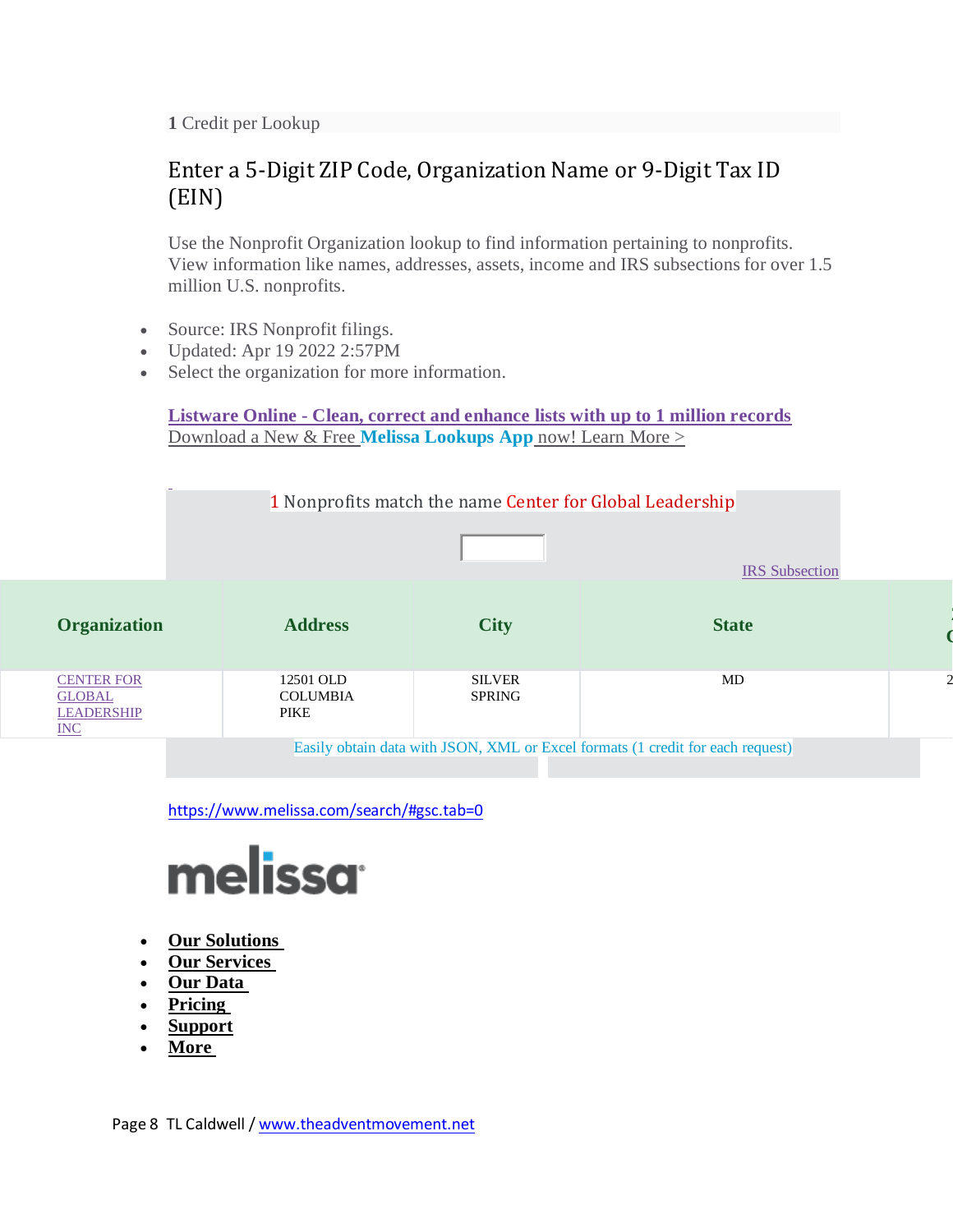## [Request](https://www.melissa.com/request-demo?product=demo+nav) Demo**[1-800-MELISSA](tel:%20+18006354772)**

[Melissa](https://www.google.com/maps/place/Melissa/@33.6375465,-117.6068725,15z/data=!4m2!3m1!1s0x0:0xd8cbc01cf3aad6eb?sa=X&ved=2ahUKEwi91ub--8X2AhXomGoFHac7CrUQ_BJ6BAg0EAU) 22382 Avenida [Empresa](https://www.google.com/maps/place/Melissa/@33.6375465,-117.6068725,15z/data=!4m2!3m1!1s0x0:0xd8cbc01cf3aad6eb?sa=X&ved=2ahUKEwi91ub--8X2AhXomGoFHac7CrUQ_BJ6BAg0EAU) Rancho Santa [Margarita,](https://www.google.com/maps/place/Melissa/@33.6375465,-117.6068725,15z/data=!4m2!3m1!1s0x0:0xd8cbc01cf3aad6eb?sa=X&ved=2ahUKEwi91ub--8X2AhXomGoFHac7CrUQ_BJ6BAg0EAU) CA 92688

Article from Pilgrims Rest, Vance Ferrell:



# **THE GOLD MEDAL TO THE POPE**

**Vance Ferrell**

Although astonishing, It Is true. In 1977, the General Conference of Seventh-day Adventists presented a gold medallion to Pope Paul VI, as an expression of our close friendship with the Papal States.

Bert Beverly Beach has been our ecumenical liaison with the other denominations since at least 1965, when he became a member of a World Council of Churches committee. He made the presentation.

The inferior gives gold to the superior. This is what the nations of earth have done for centuries as they journeyed to the Tiber; now we have followed in their course. It is a defiling act to render a gold present to the man of sin, the son of perdition. (2 Thessalonians 2:3). Dr. Beach, our representative, in an audience with the pope, knelt in obeisance, and offered our fealty to the antichrist (1 John 2:18; 4:3,7).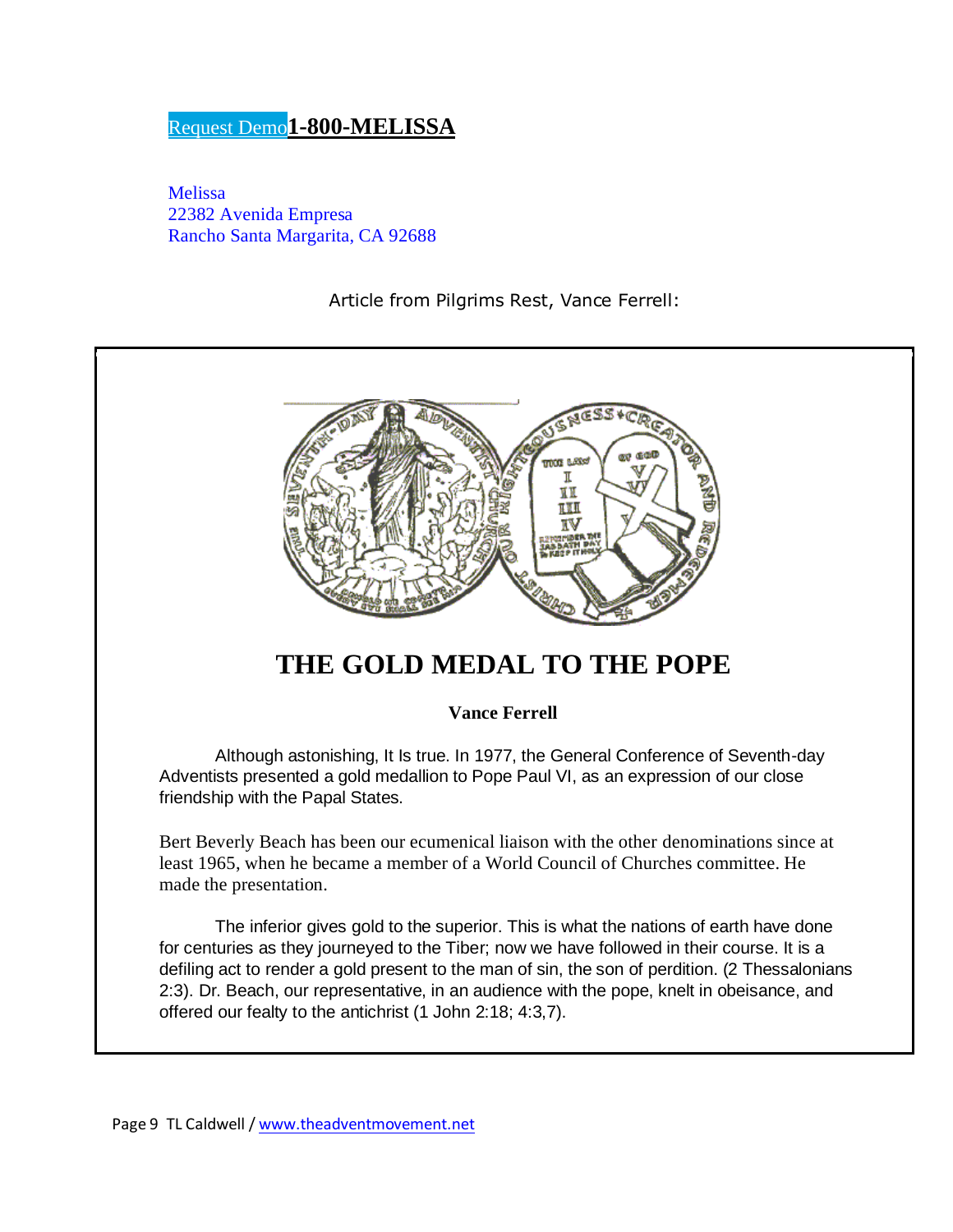The engraving on this medallion is unusual in several ways:

On the front side of this medal (the obverse (front) side is always the side portraying a person) is shown a Christ standing on a cloud from whence issue thunderbolts. The thunderbolt was a favorite symbol of the mystery religions and of the medieval papacy. In the mysteries it was a symbol of Satan, and issued forth from his cloud. The papal crosier is a thunderbolt curling out of a cloud. The medallion cloud has nine bolts. It is significant that, as in the mysteries, the bolts come from the cloud, not from the man.

The christ in this representation is standing on the summit of a mountain, with the cloud and its thunderbolts in front of his feet. The true Christ will not touch the earth when He returns. As portrayed in Protestant and Roman Catholic artwork, the false christ will land on the earth. The thunderbolts before him identifies him for who he is. The angels are facing toward and worshiping this christ, after he has arrived on earth, rather than being shown as, with him, facing the earth as they come toward it. There are eight angels. Eight is the symbol of the Sunday, ever since pseudo-Barnabus proclaimed it so less than fifty years after the Bible was completed. (He said we should keep holy the eighth day, not the seventh.) The Christ in Revelation 1:16 had seven stars; this christ has six on each side of him.

This christ is shown in the typical Catholic stance, with outstretched arms, as are many of their saint Idol statues. The Vatican painting of Francis de Assisi portrays him in the same posture. This Christ has no crown on his head; the one in Revelation 19:12 does. The pope has a triple crown; this Christ has none; he too is symbolically inferior to the pope.

The reverse side (back) of this medallion features the Ten) Commandments, an empty cross, an unnamed book, and all founded on a Maltese cross.

This Maltese cross, beneath the book, is a special Vatican symbol. Typically, this has four equal rays flowing outward from a central sun. Each ray expands in width as it radiates outward and terminates in two horns, producing an eight pointed cross. It is thus a sun symbol in two way (the radiating sun, and the eight points).

The tenth commandment is hidden, for Catholicism claims it has been split in two. The Sabbath commandment reads in a manner acceptable to all Christendom, for it does not identify it as the seventh day. Catholic catechisms have changed the fourth commandment to merely a variation of the wording given on this medallion.

The following information is reprinted from our ten part Ecumenical study, Hands Across the Gulf Part 7, and now to be found in our tract book on Ecumenism.

#### **-SECTION SIX-**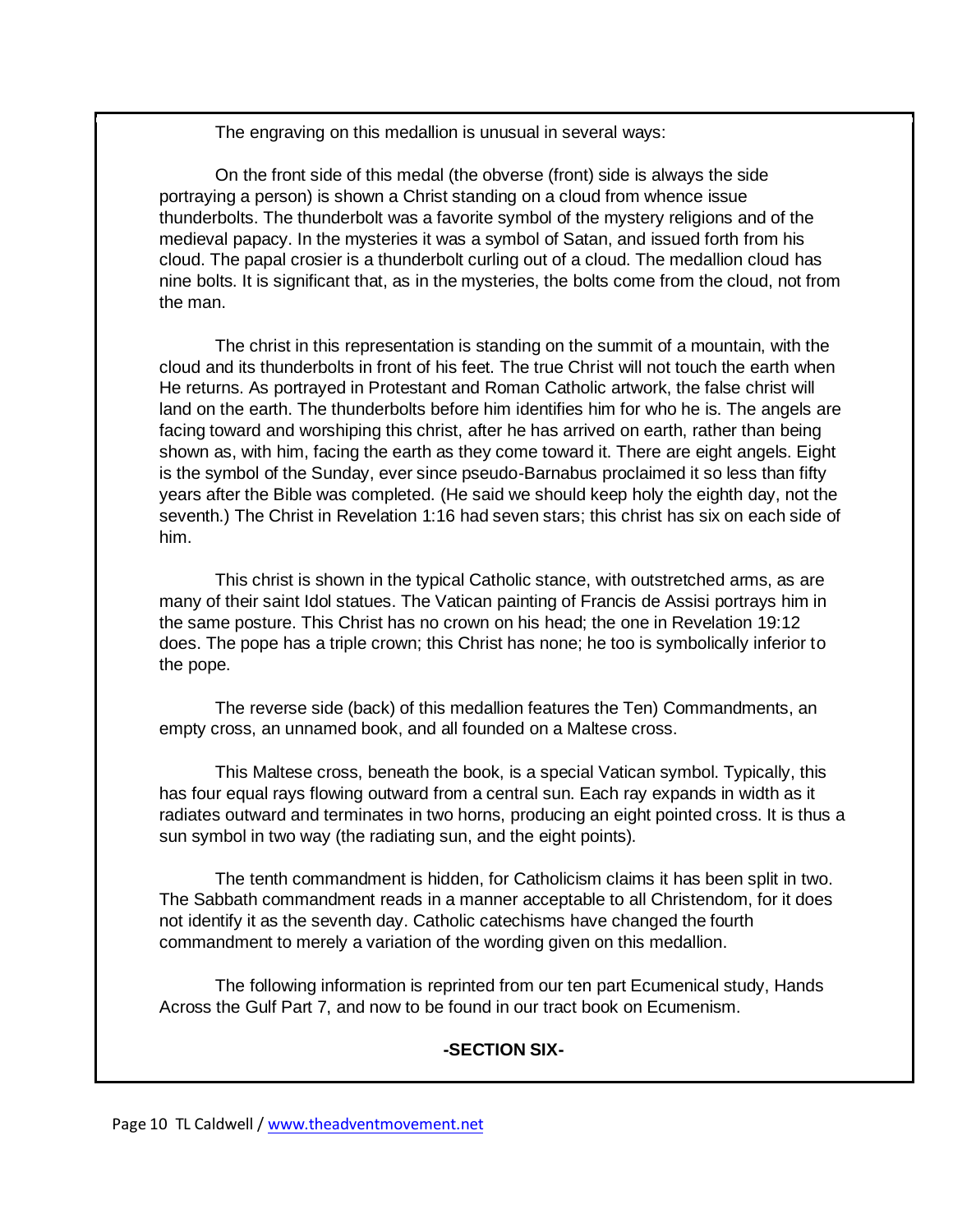#### **MEMBERSHIP IN THE CONFESSIONAL FAMILIES**

Well, I must say that this relationship shocked me deeply when I learned about it. Knowledge of our relationship with World Council of Churches has been extant for several years. -But the thought that we might try to follow the path of Billy Graham and unite more closely with Catholic organizations was something unexpected.

A number of you may be aware that on May 18,1977, Dr. Bert Beverly Beach, Secretary at that time of the Northern Europe-West Africa Division, presented a gold medal to the pope of Rome, Paul VI.

Of course, the very idea that our leaders would, on behalf of our denomination, give an official present of gold to the pope is very shocking by itself. But the less-known portion of this transaction is actually far more significant-and far more shocking, -when we stop to consider its implications.

For the reason that Dr. B. B. Beach was present on that occasion was due to the fact that he was there as a participating member of the "World Confessional Families."

Commenting on the occasion of this joint interview with the pope, Religious News Service said that this gathering marked the ninth year in which our denomination had been members of the "World Confessional Families."

"The Vatican Secretariat for the Christian Unity of the Seventh-day Adventists became regular participants in the Conference (Secretaries of the World Confessional Families) in 1968."

We have been told that God's peculiar people are to stand as monuments in the world, exposing the man of sin (TM 118; Ev. 195), and that the man of sin is the papacy! (GC 446; AA 265,266; TM 140; 7BC 911)

"The time was when Protestants placed a high value upon the liberty of conscience which had been so dearly purchased. They taught their children to abhor popery and held that to seek harmony with Rome would be disloyalty to God. But how widely different are the sentiments now expressed!" -Great Controversy, page 563.

"It is a backsliding church that lessens the distance between itself and the Papacy."-Signs, February 19, 1894.

The following documentary analysis was recently sent to us, but I do not have the source from whence it was taken. From its appearance, it probably was published in an anti-Catholic publication. There are a number of journals, which see the great danger in yielding historic Bible truths for the sake of friendship with Rome. However, this particular article must have been written by an Adventist.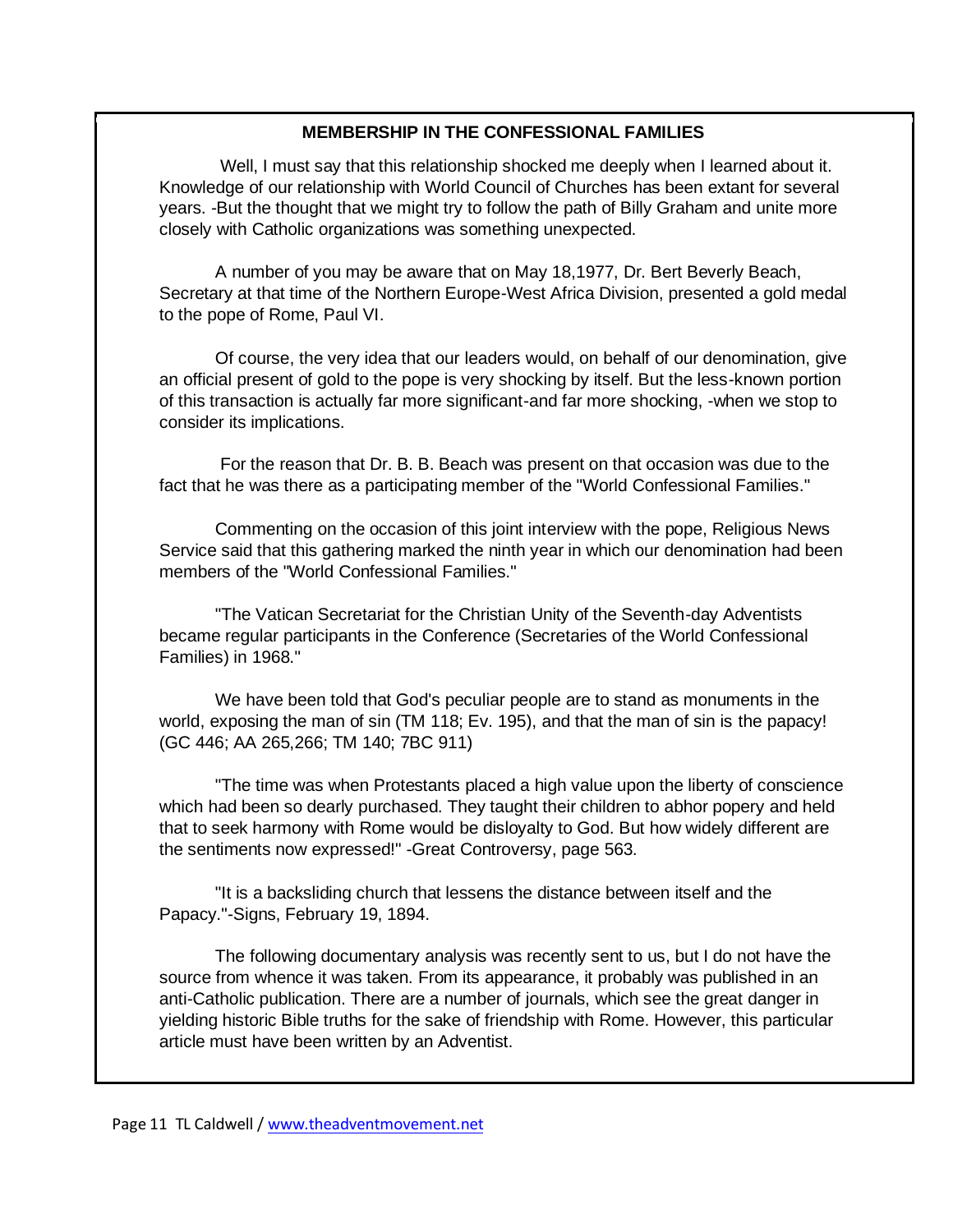You will note that included here is a careful facsimile photograph of the obverse and reverse of this gold medal that B. B. Beach presented in May 1977 to Pope Paul VI.

We are very sorry that this event took place. Apparently not everyone was disappointed, for not too long afterward, Dr. Beach was elevated to a position at the General Conference in Washington D.C.

Why was Dr. Beach selected by our Church as the one to present the gold medal to the pope? This is something of a puzzler, until one recalls that it was Dr. B. B. Beach who coauthored that major document, "So Much in Common" only four years earlier in Geneva, Switzerland with Dr. Lukas Vischer, Secretary of the Faith and Order Commission of the World Council of Churches. As a result of that publication, so little known to Adventist church members, Dr. Beach became well known to leading ecumenists of the other denominations.

The "Review" for August 11,1977, in briefly commenting on this gift, said that the gold medal was a "medallion" and "a gold-covered symbol of the Seventh-day Adventist Church. "

Examining this "symbol" of the Adventist Church more closely, we find that the obverse (the front side of the gold medal) portrays the resurrection Christ -not the mediating Christ nor the returning Christ. This is a typical Protestant Catholic centrality, for they focus their Sunday-keeping on Christ's resurrection morn, more than any other event in His life, before or after.

The reverse has a representation of the Ten Commandments. But here we find that the fourth of the ten is only but a call to remember the Sabbath day to keep it holy." Unfortunately, we are here again on Sunday-keeping ground. There is a vast difference between remembering to keep the sabbath - and remembering to keep the Seventh-day Sabbath. The Sunday "sabbath" is regularly kept, of sorts, by Protestants and Catholics around the world. A careful reading of Dr. Samuele Bacchiocchi's book (published by the Gregoriana in Rome in 1975 and imprimatured that year as good reading for every faithful Catholic by R.P. Herve Carrier, S. I. [Society of Jesus = Jesuit], Rector of the Gregorian University at Rome) will reveal that he, Bacchiocchi, there explains the importance of all the Christian religions -both Protestant and Catholic-- in faithfully keeping holy their "sabbath."

"Remember the sabbath day, to keep it holy" is what is printed on the back of the gold medal. But this statement only matches the wording of the "third commandment" (after the ten were changed by the pope (Daniel 7:25) as it now reads in any standard Roman Catholic catechism!

When the Catholic Church changed the Sabbath Commandment, what did they changed it to? THEY CHANGED IT TO THE EXACT WORDING GIVEN ON THE BACK OF THE GOLD MEDAL THAT BEACH, ON BEHALF OF THE ADVENTIST CHURCH,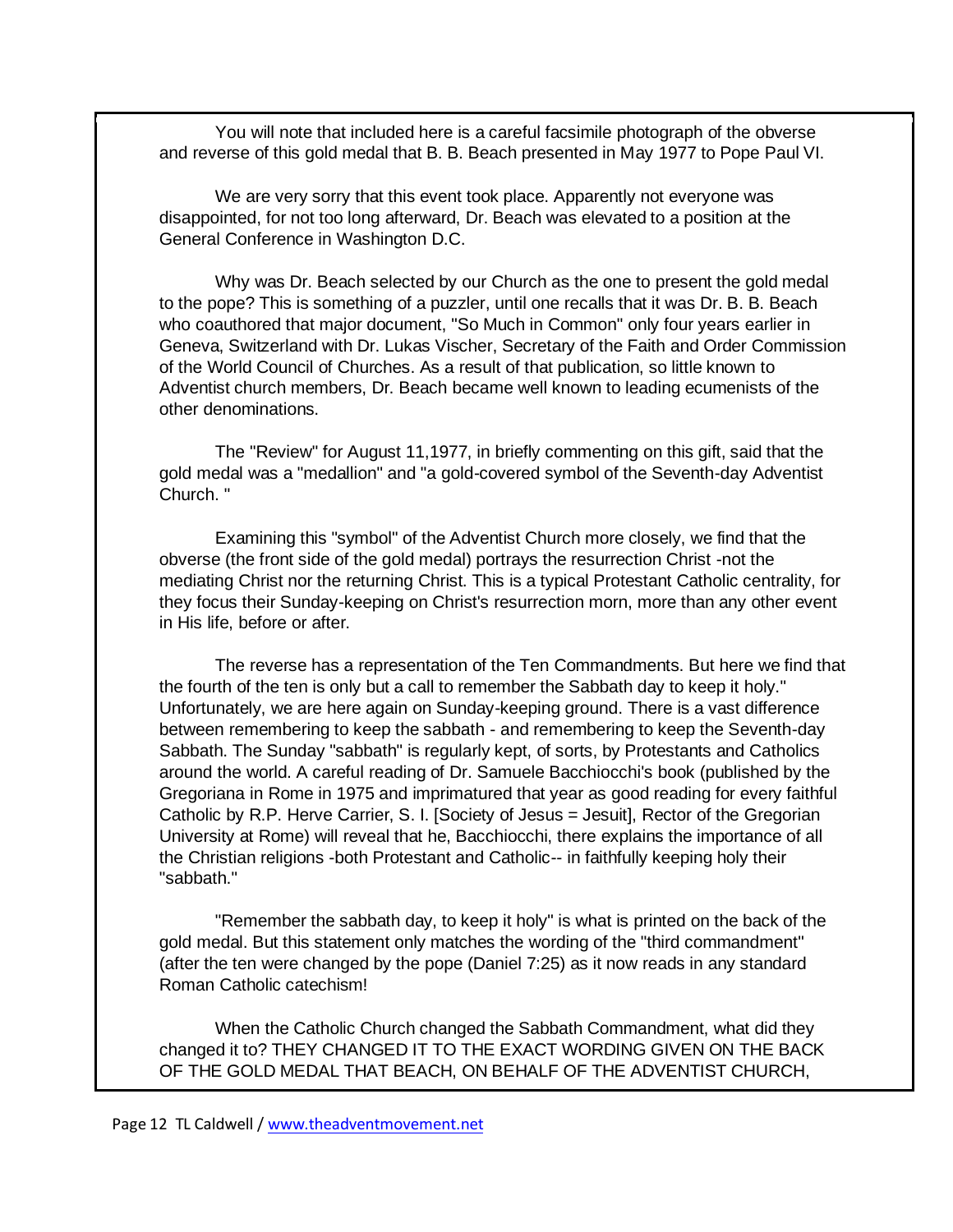PRESENTED TO THE POPE IN 1977! Nothing has been added and nothing left out it is the exact wording of the Sabbath Commandment as given in standard Roman Catholic catechisms.

And from Bacchiocchi's book, we can clearly see that - "keeping the sabbath" -can be a great unifying force to unite Protestants and Catholics as we see clearly predicted for the near future in the book "Great Controversy."

But back to the original point of this section: Just what IS the "World Confessional Families"?

On page 100-101 of their book, "So Much in Common:' Beach and Vischer list nine ways in which Seventh-day Adventist involvement in the World Council of Churches has been of benefit. In the section dealing with this book, "So Much in Common:' we have considered these benefits.

But one of them was especially significant: Our affiliation in the WCC has brought our Church, officially, into the "World Confessional Families."

But what is the World Confessional Families? It sounds Catholic. At this point, all that this writer knows is this:

1- "So Much in Common," p. 100-101, tells us that it was our association with the WCC that brought us into the WCF:

"5. Participation in Meeting of World Confessional Families-Since 1968 the General Conference of Seventh-day Adventists has been actively represented at the annual meeting of 'Secretaries of World Confessional Families.' This participation is largely the result of WCC/SDA Conversations and contacts that were made at the time of the Uppsala Assembly. It is hoped that expanded cooperation will ensure between the World Confessional Families in the vital realm of religious liberty." "So Much in Common," pp. 100-101.

2- The Religious News Service reported on B. B. Beach's audience with the pope (Pope Paul VI on May 18, 1977. In this wire service report, the RNS made this important comment: "The Vatican Secretariat for the Christian Unity of the [Faith reports that?] Seventh-day Adventists became regular participants in the Conference (Secretaries of the World Confessional Families) in 1968." This RNS analysis provided additional information on the reason that B. B. Beach may have been at the Vatican, when he gave the gold medal to the pope. This reason would be the fact that the "Secretaries" of the World Confessional Families were there for a special meeting.

3- The "Review" report of this gold-medal presentation said this: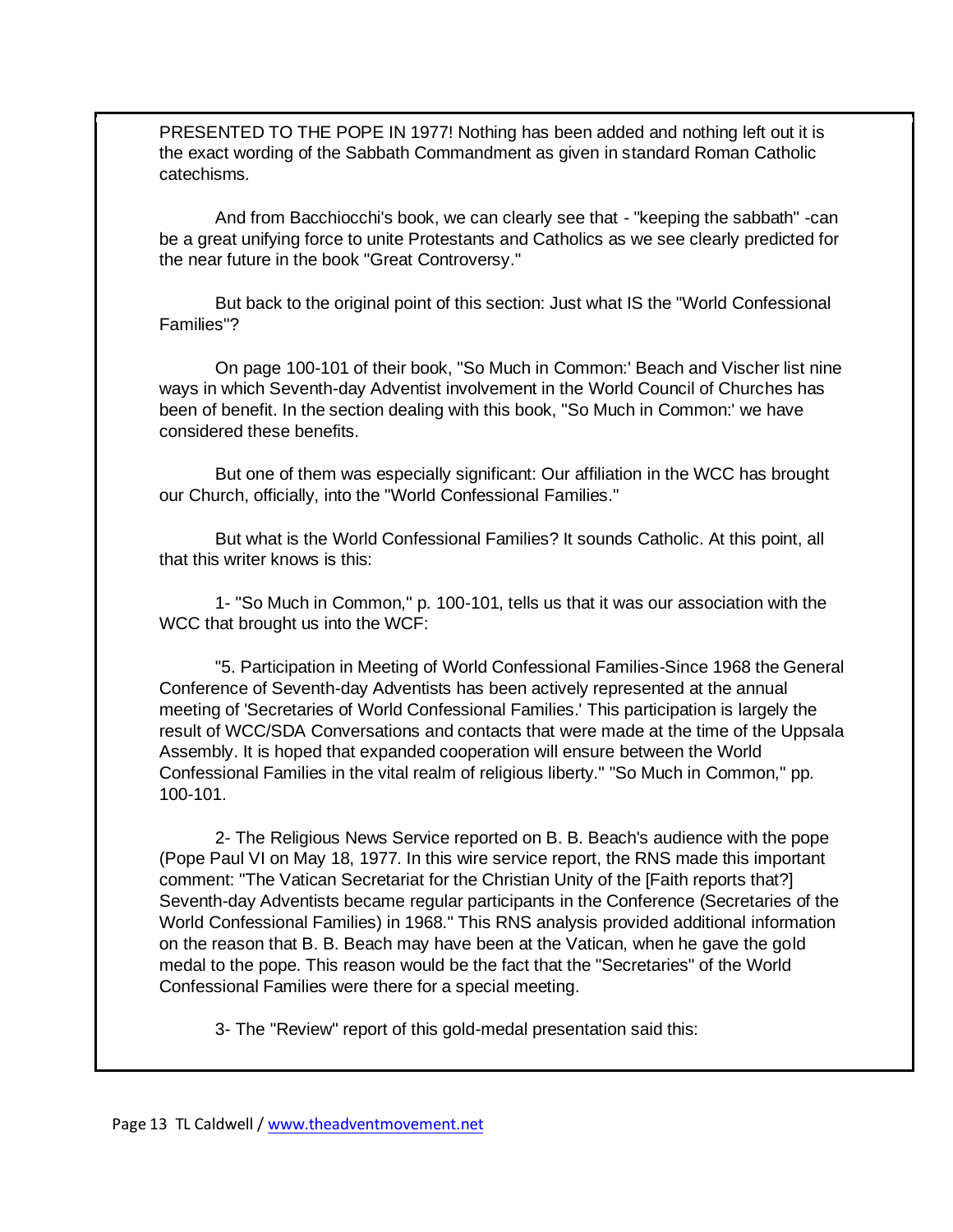"In connection with a recent consultative meeting of secretaries of World Confessional Families held in Rome, B. B. Beach, secretary of the Northern Europe-West Africa Division, one of the 15 participants and the only Adventist in the group, presented a book and a medallion to Pope Paul VI on May 18. Review August 11 1977, p. 23.

From the above information we can know that our Church gained membership in the "World Confessional Families" through our involvement with the WCC, and that this WCF is either a subsidiary of the Roman Catholic Church, or the Catholic Church is a member of it.

Apparently, then, the likelihood is that the WCF is a department of the WCC or an agency of the Roman Catholic Church. "

4-Several days ago, this writer telephoned the U.S. headquarters of the World Council of Churches, and inquired about this. I was told by an "information officer" that there was no record in his files of any subsidiary of the WCC that was titled the "World Confessional Families." He said that I could write Geneva [Switzerland, the WCC world headquarters], if I wished. I asked if he, himself, did not have whatever information they would have on this subject. He agreed, and then referred me to the National Council of Churches headquarters for further information.

I phoned them and their "information officer" told me that the World Confessional Families was not a part of the National Council of Churches, and, to their knowledge, not of the World Council of Churches. He then referred me to the WCC "information officer" for further information. But, of course, I had already telephoned him.

Therefore, we can know that the "World Confessional families" is not a subsidiary of the NCC or the WCC. It would then seem likely that this organization, the WCF, is a part of the Roman Catholic Church. Perhaps some researching individual out there can find out what the "World Confessional Families" is.

In view of the fact that the Seventh-day Adventist Church has some kind of membership in it, and takes part in its regular meetings, Seventh-day Adventists ought to know the identity of this organization that they have membership in! And in view of the fact that our association with the WCF led us to a special meeting of its Secretariat in Rome, we ought to know what the WCF is: And since this Vatican meeting necessitated the gift of treasure to the pope himself, we ought to know what is the 'World Confessional Families, who got us into it, why we are there, what it is costing us in terms of doctrinal conformity; and, last but not least, we need to begin considering ways to get out of all these ecumenical and worldly organizations. I am thankful that we have Revelation 12 to 14 and the Spirit of Prophecy, aren't you?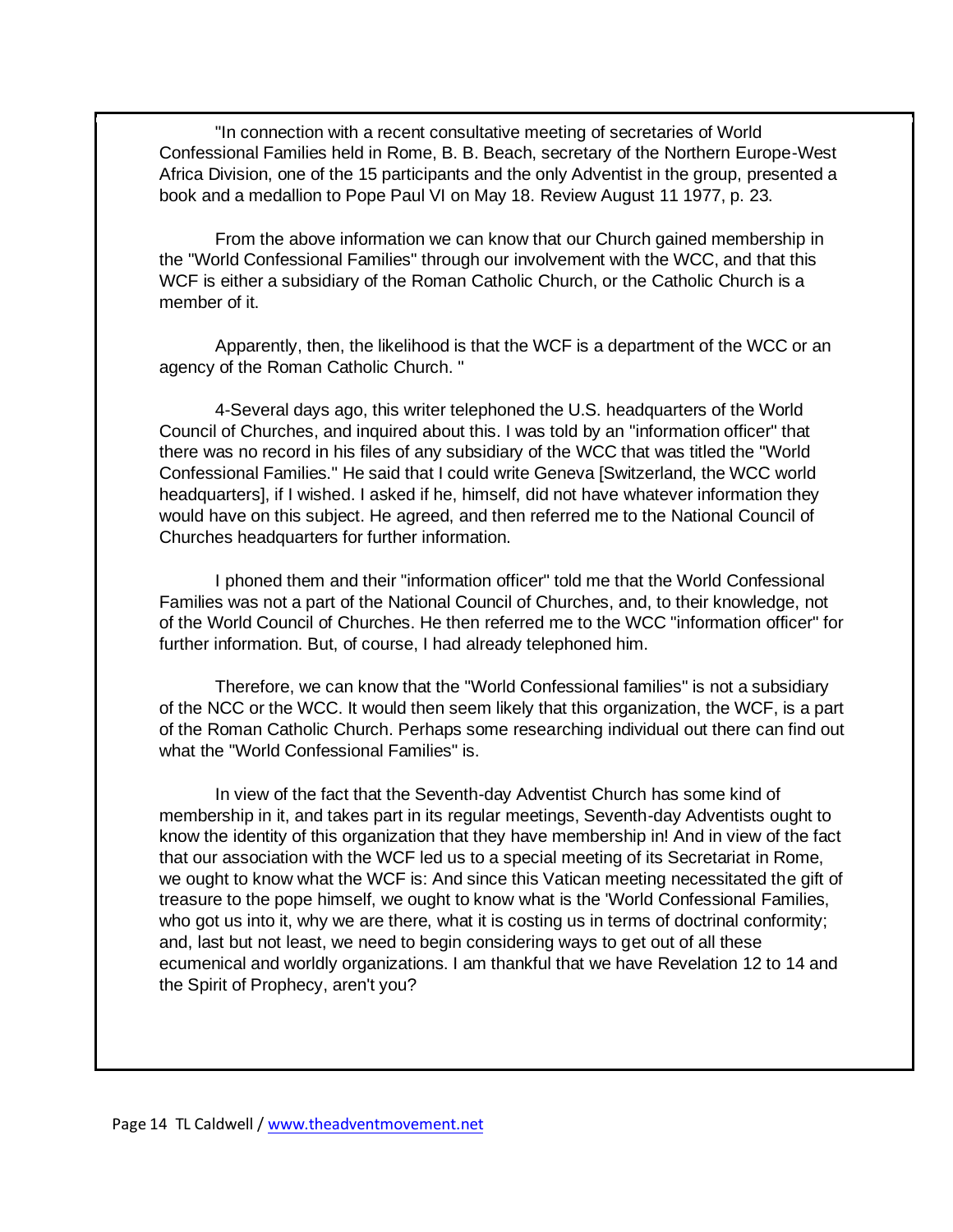AUDIENCE WITH POPE PAUL VI -By Official Representative of the SDA Church.

On May 18,1977, Dr. B. B. Beach, Secretary of the Northern Europe-West Africa Division, with other representatives of the religious bodies which form the Conference of Secretaries of the World Confessional Families had an audience with Pope Paul VI. The Pope welcomed these men as "representatives of a considerable portion of Christian people". Elder W. Duncan Eva, a vice president of the Gen. Conference of the SDA Church, reported that on this occasion, Dr. Beach presented the Pope a medallion which "was a goldcovered symbol of the SDA Church (Review, Aug. 11, 1977, p. 23) Dr. Beach noted that the audience with the Pope marked the first time in history that the SDA Church, through an official representative, had met with a Roman Pontiff."

In 1973, the World Council of Churches (WCC) published a paperback book entitled SO MUCH IN COMMON. This book contained "Documents of Interest in the Conversations Between the World Council of Church and the SDA Church...From the Catholic viewpoint, there is no question but they considered B.B. Beach as speaking for the SDA Church in an official capacity.

Religious News Service in its report of the audience with the pope noted; The Vatican Secretariat of the Christian Unity of the Seventh-day Adventists became regular participants in the Conference (Secretaries of the World Confessional Families) in 1968.

## **Book, Medallion Presented to Pope**

## **REVIEW -AUGUST 11. 1977 (847) 23**

In connection with a recent consultative meeting of secretaries of World Confessional Families held in Rome, B. B. Beach, secretary of the Northern Europe-West Africa Division, one of the 15 participants and the only Adventist in the group, presented a book and a medallion to Pope Paul VI on May 18.

The book presented was the Adventist missionary book Faith in Action, and the medallion was a gold-covered symbol of the Seventh Adventist Church. The medallion is an engraved witness to the Adventist faith in Christ as Creator, Redeemer, and sooncoming Lord, in the cross and Bible, and in the lasting validity of the Ten Commandments. While the other commandments are represented simply as Roman numerals. the words of the fourth- Remember the sabbath day, to keep it holy" are written out.

The Conference of World Confessional Families usually meets once a year. It is not an organization, but an informal, unstructured forum for consultation and the exchange of useful information. W. D. EVA

## **A GOLD MEDAL FOR THE POPE**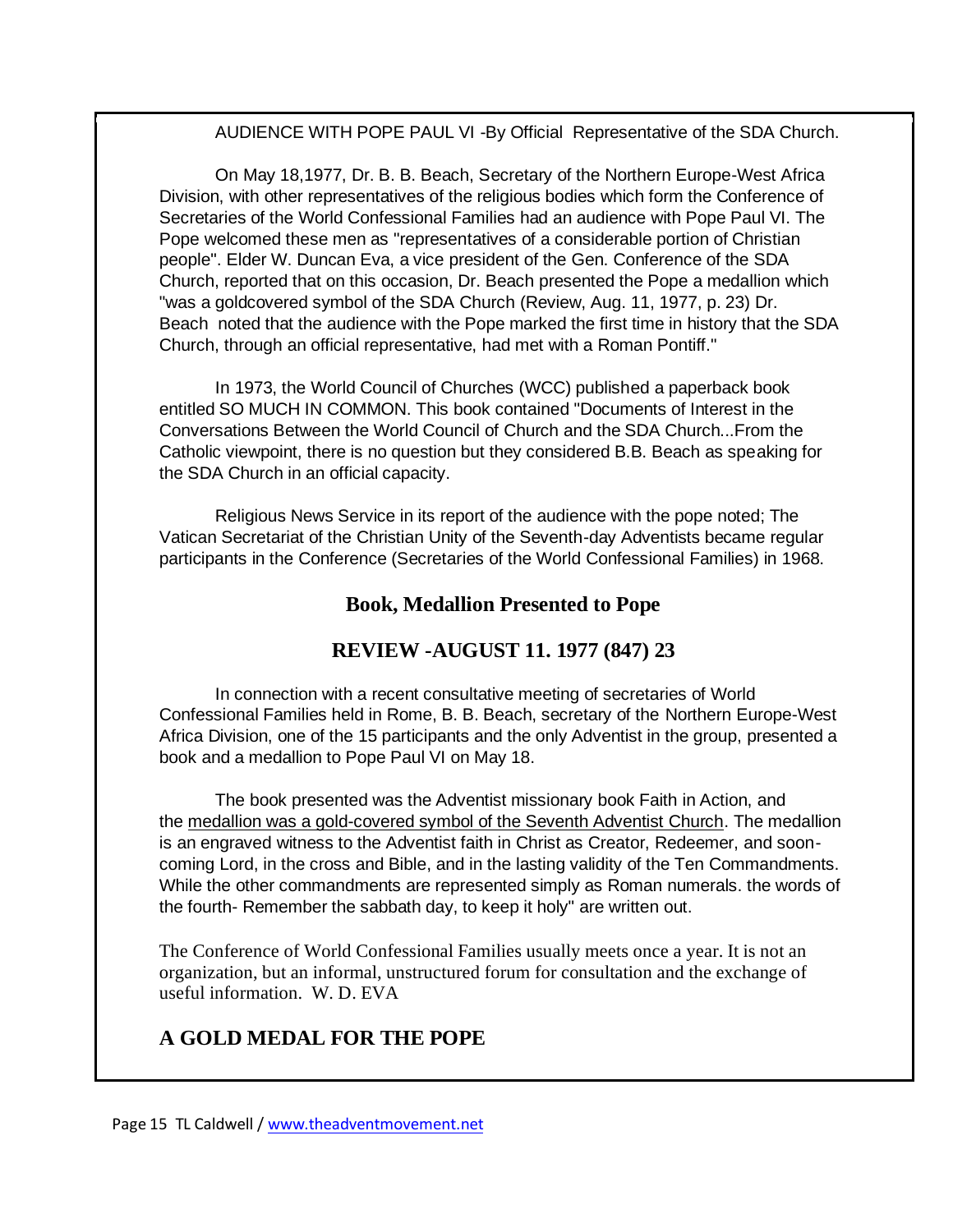PLEASE write and ask our leaders to publicly, in the pages of the Adventist Review, repudiate the 1977 gold medal gift (above), and the 1976 statement and the 1990 petition to the Vatican (see below). We cannot recall the past but we can repudiate it. Ask them to go on record reaffirming our position toward Rome, as summarized in Great Controversy, chapters 2-3, 25, and 35.

#### **1976 statement to a federal court:**

"Although it is true that there was a period in the life of the Seventh-day Adventist Church when the denomination took a distinctly anti-Roman Catholic viewpoint. . that attitude on the church's part was nothing more than a manifestation of widespread antipopery among conservative Protestant denominations in the early part of this century, and the latter part of the last, which has now been consigned to the historical trash heap as far as the Seventh-day Adventist Church is concerned. "Neal C. Wilson, President of the North American Division of SDA, in statement (deposition) submitted to the court, Merikay McLeod lawsuit, EEOC vs PPPA, C-74-2025-CBR, docket entry #84, sworn statement dated February 6, 1976 [Emphasis ours].

#### **1990 request for a Vatican observer to our delegated assembly:**

Seventh-day Adventist faction from Tennessee mailed an unknown number of anti-Catholic booklets (primarily composed of quotations from the book, Great Controversy] the week of July 8 to homes in Indianapolis, where 2,000 (delegates] gathered for the denomination's 55th world convention, July 6-14.

"Shirley Burton, a spokesperson for the denomination, told the Indianapolis Star daily newspaper the tract was 'trash.' The pamphlet, United States in Prophecy, calls Catholicism a pagan religion and refers to the pope as a beast.

"John F. Fink, editor of the Criterion, Indianapolis archdiocesan newspaper (wrote this], 'The Seventh-day Adventists have a history of anti-Catholicism, like many other Protestant religions in the U.S. during the 18th and 19th centuries. However, the main body of the Church has moved away from an anti-Catholic position. **The new position of co-operation with the Catholic Church was exemplified by the invitation from the Seventh-day Adventists to the Vatican to send an official observer to the conference**.

Rev. Thomas J. Murphy, director of the Indianapolis archdiocesan office of ecumenism, acted as the Vatican observer. He addressed the conference on July 10. "Adventists Spread Anti-Catholic Tracts," Arkansas Catholic, July 29, 1990, p. 8. [Published by the Roman Catholic Diocese of Little Rock, Arkansas; emphasis ours.]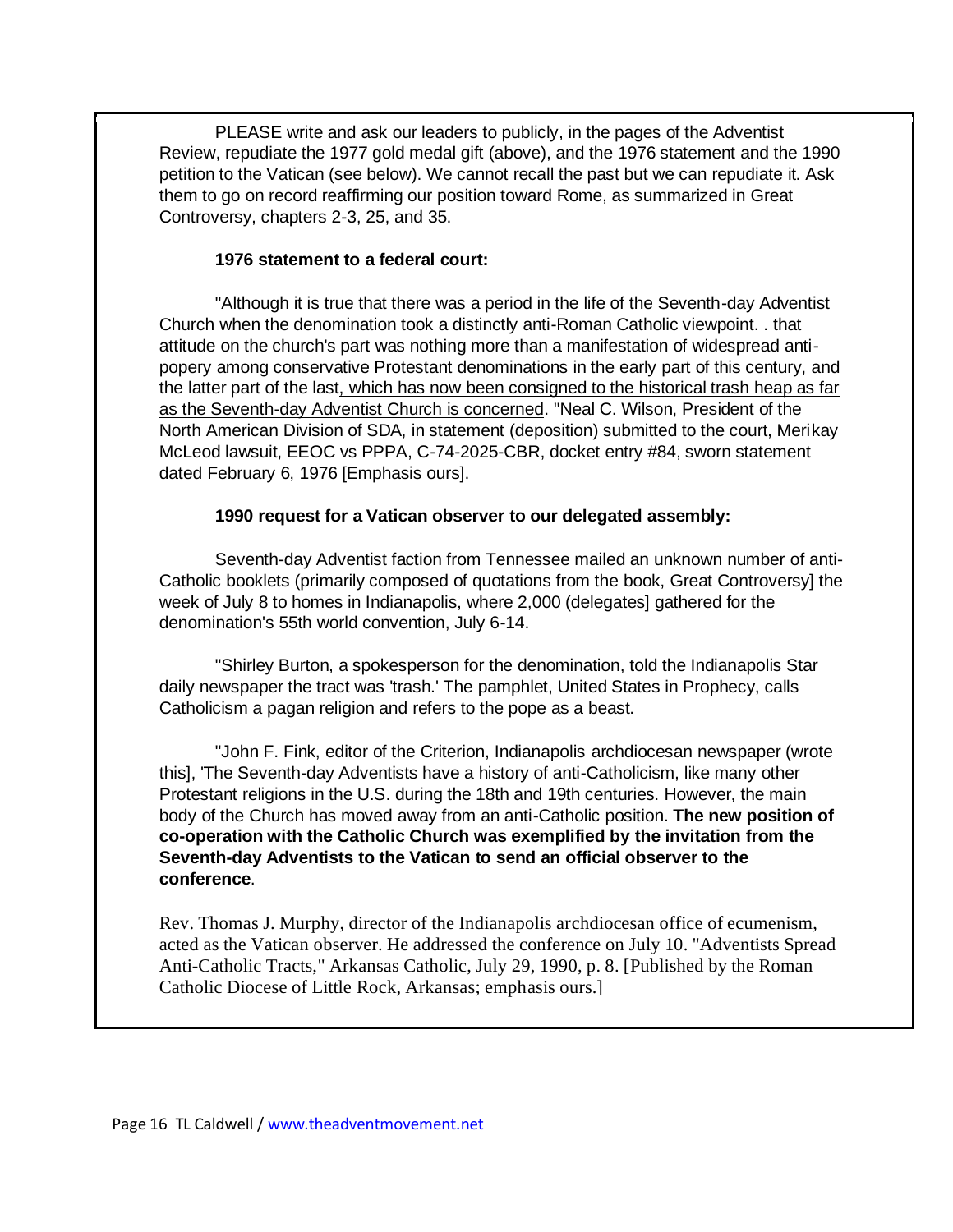Two "trash statements," the first about a change in our position toward Catholicism, the second about a change in our position toward Great Controversy. Please, please, I appeal to you! Pray, plead, and work to save our church!

Read and understand, our position in latter day events -

**The Second Angel's Message, Revelation 14:17, to the Church – SDA Come Out of Babylon – Revelation 14:8 and Revelation 14:17 and Revelation 18:1 – Three Times, Three Periods of SDA Church History since 1844, Three Spiritual Pastures or Messages – Micah 7:14**

#### E.G. White:

*I saw the nominal church and nominal Adventists, like Judas, would betray us to the Catholics to obtain their influence to come against the truth. The saints then will be an obscure people, little known to the Catholics; but the churches and nominal Adventists who know of our faith and customs (for they hated us on account of the Sabbath, for they could not refute it) WILL betray the saints and report them to the Catholics as those who disregard the institutions of the people; that is, that they keep the Sabbath and disregard Sunday. – {SpM 1.5}*

*Cleansing of the Camp—We must as a people arouse and cleanse the camp of Israel. Licentiousness, unlawful intimacy, and unholy practices are coming in among us in a large degree; and ministers who are handling sacred things are guilty of sin in this respect. They are coveting their neighbors' wives, and the seventh commandment is broken. We are in danger of becoming a sister to fallen Babylon, of allowing our churches to become corrupted, and filled with every foul spirit, a cage for every unclean and hateful bird; and will we be clear unless we make decided movements to cure the existing evil? { TSB 188.3}*

Video from the 2022 General Conference in St. Louis, Missouri, USA, Presenting the Vatican flag on stage with other nations, as stated, those nations needing to be reached with the SDA message:

<https://www.youtube.com/watch?v=gUcR0YIuXps>

ARE THERE TWO SEVENTH-DAY ADVENTIST CHURCHS TODAY?

Page 17 TL Caldwell [/ www.theadventmovement.net](http://www.theadventmovement.net/)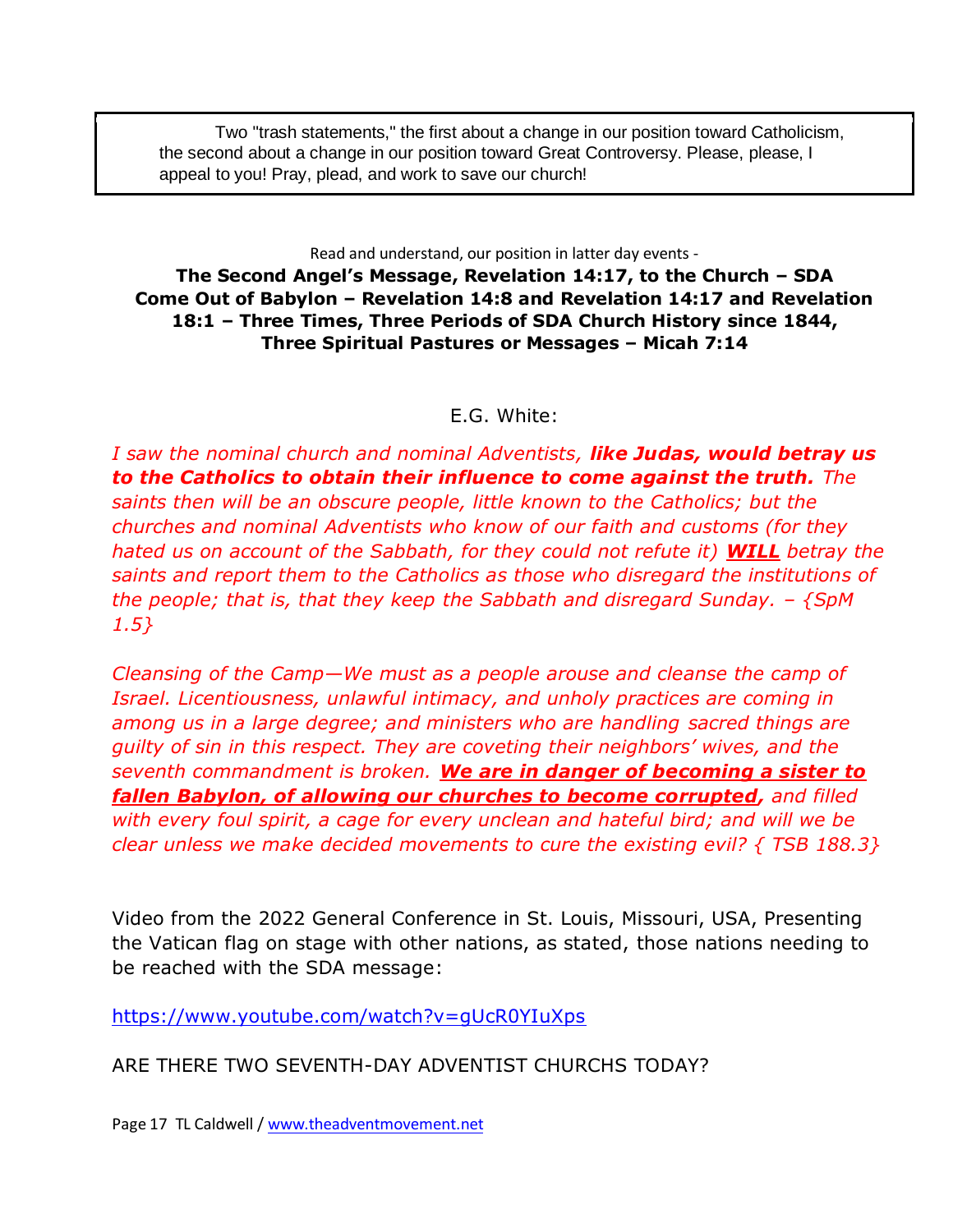One church following the pure path of the 1844 church, the Third Angel's Message, a church that PROGRESSES with the REPEAT of the Three Angels of Revelation 14 from verses 15 to 18, new light, three new messages, in perfect harmony with the Third Angel of 1844, OR did another church arise and develop from 1890 to 1904, when a decided separation began between the General Conference leaders and Ellen White after the 1888 Message rejection?

At what point should we as believers in the Third Angel's Message, the 1844 Message, decide it is time to come out from a totally corrupt organization that is clearly in union with Rome, actually clasping hands with the Church of Rome, now even parading the Vatican flag, the flag with the two keys (one gold and the other silver, representing purportedly, the keys given to the Apostle Peter) at General Conference full session meetings, to call it what it is, to stop thinking our salvation is based on our church membership and church association?

As Seventh-day Adventists, where are we in the stream of prophecy in the passing of time today? It is time to see the OTHER (new) organization that has developed since 1890 and from 1904, when the SDA General Conference become a new church, coming under the law of the state, the laws of Rome, incorporating and beginning printing books of a new order, cut off from the life source, inspiration, of the church after the passing of Ellen White in 1915, as depicted in the Isaiah 11:1 Tree with three parts to it. We have now come to the point that the SDA General Conference feels free to parade the Vatican flag before the General Conference session delegates, every five years now. Attempting to obscure that flag of the false woman of Revelation 17, in the midst of the other national flags for the purpose stated by Elder Wilson, GC President, president of the General Conference church, really speaks for itself.

Ellen White's several warnings of some deceived church members in her time, who were claiming that the SDA church was then spiritual "Babylon", which it was NOT, is no longer applicable since the 1844 SDA Church was then under the Office of the Spirit of Prophecy and her counsels, only as the Laodicean Church of Revelation 3:14-19:

The Message to the True SDA Church of 1844 – NOT the "New Organization" of 1904

*The Message to the Laodiceans – E.G. White*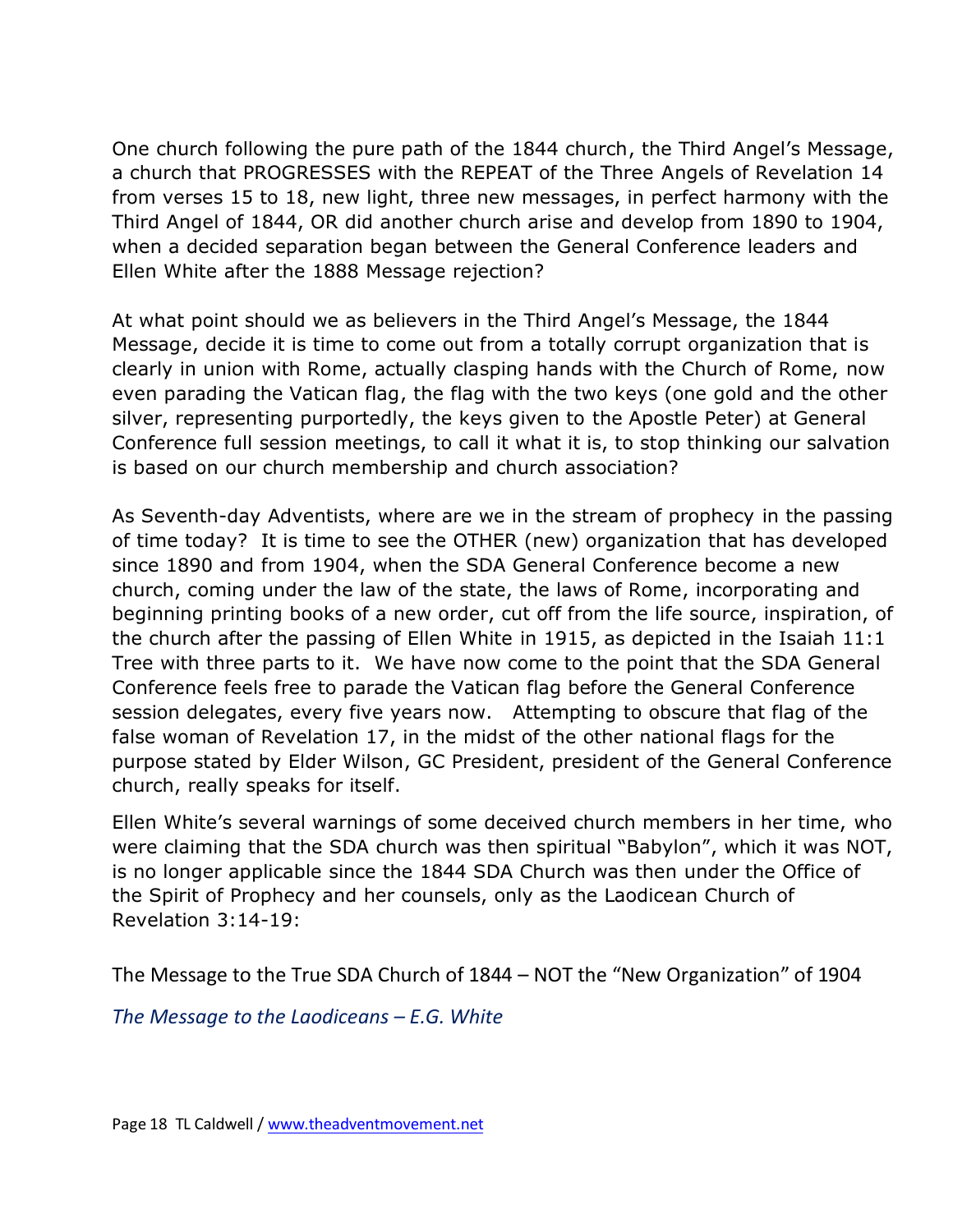*God is leading out a people. He has a chosen people, a church on the earth, whom He has made the depositaries of His law. He has committed to them sacred trust and eternal truth to be given to the world. He would reprove and correct them. The message to the Laodiceans is applicable to Seventh-day Adventists who have had great light and have not walked in the light. It is those who have made great profession, but have not kept in step with their Leader, that will be spewed out of His mouth unless they repent. The message to pronounce the Seventh-Day Adventist Church Babylon, and call the people of God out of her, does not come from any heavenly messenger, or any human agent inspired by the Spirit of God. { 2SM 66.2}* 

*The True Witness says, "I counsel thee to buy of me gold tried in the fire, that thou mayest be rich; and white raiment, that thou mayest be clothed, and that the shame of thy nakedness do not appear; and anoint thine eyes with eyesalve, that thou mayest see. As many as I love, I rebuke and chasten: be zealous therefore, and repent. Behold, I stand at the door, and knock; if any man hear my voice, and open the door, I will come in to him, and will sup with him, and he with me. To him that overcometh will I grant to sit with me in my throne, even as I also overcame, and am set down with my Father in his throne" ( Revelation 3:18-21). { 2SM 66.3}* 

## *"I Rebuke and Chasten"*

*Jesus is coming in to give the individual members of the church the richest blessings, if they will open the door to Him. He does not once call them Babylon, nor ask them to come out. But He says, "As many as I love, I rebuke and chasten" (with messages of reproof and warning) ( Revelation 3:19). These reproofs I am not ignorant of. I have given warnings because the Spirit of the Lord has constrained me to do so, and have uttered reproofs because the Lord has given me words of reproof. I have not shunned to declare the whole counsel of God, which has been given me for the church. { 2SM 67.1}* 

*I will say in the fear and love of God, I know the Lord has thoughts of love and mercy to restore and heal them of all their backslidings. He has a work for His church to do. They are not to be pronounced Babylon, but to be as the salt of the earth, the light of the world. They are to be the living messengers to proclaim a living message in these last days. { 2SM 67.2}*

Time and Place to be Considered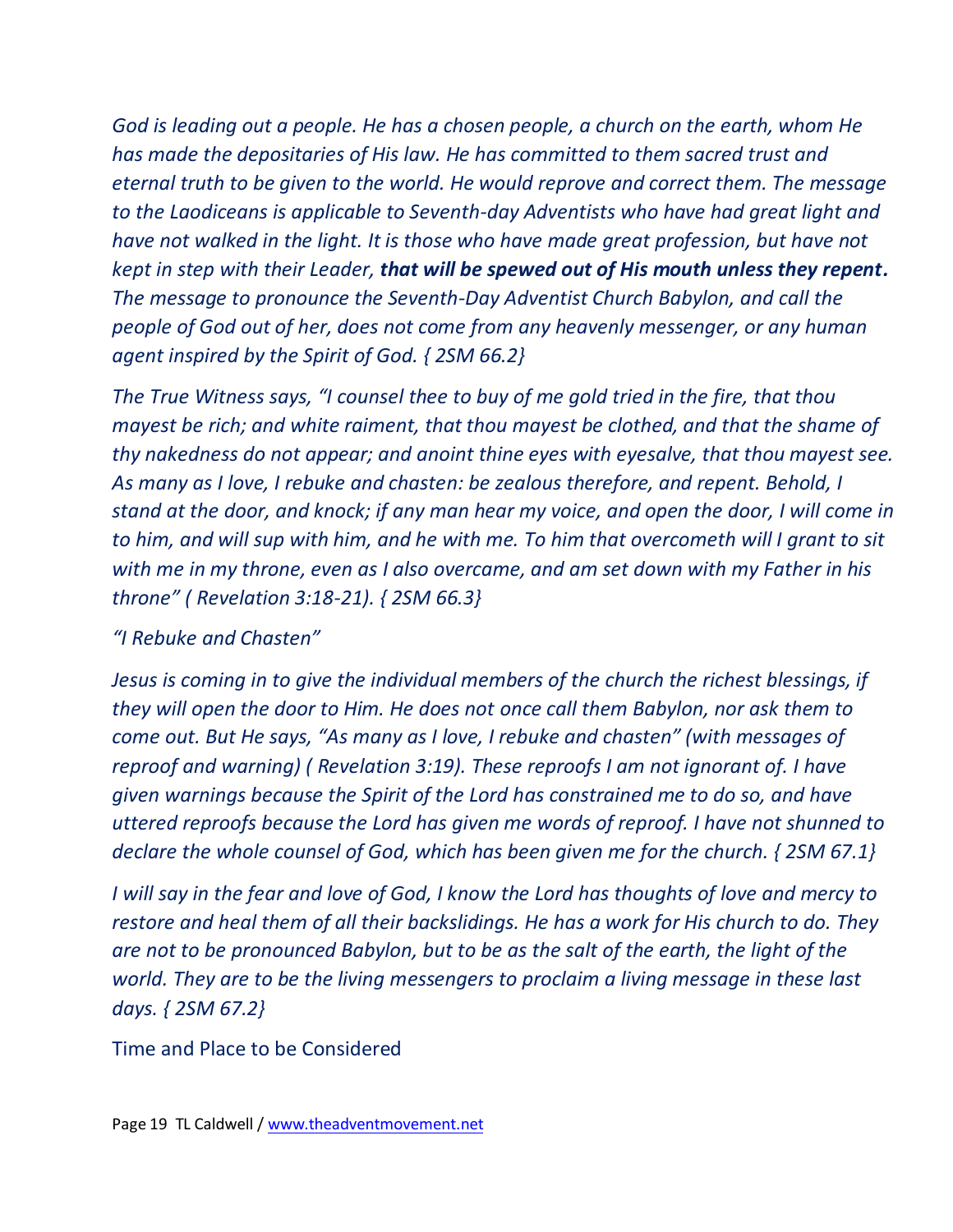*Regarding the testimonies, nothing is ignored; nothing is cast aside; but time and place must be considered. Nothing must be done untimely. Some matters must be withheld because some persons would make an improper use of the light given. Every jot and tittle is essential and must appear at an opportune time. In the past, the testimonies were carefully prepared before they were sent out for publication. And all matter is still carefully studied after the first writing. { 1SM 57.2}*

*"Romanism is now regarded by Protestants [Adventists] with far greater favor than in former years," Ellen White wrote. "In those countries where Catholicism is not in the ascendancy, and the papists are taking a conciliatory course in order to gain influence, there is an increasing indifference concerning the doctrines that separate the reformed churches from the papal hierarchy; the opinion is gaining ground that, after all, we do not differ so widely upon vital points as has been supposed, and that a little concession on our part will bring us into a better understanding with Rome." (Ellen G. White, The Great Controversy, page 563, emphasis supplied).*

*"The time was when Protestants [Adventists] placed a high value upon the liberty of conscience which had been so dearly purchased," Ellen concluded. "They taught their children to abhor popery and held that to seek harmony with Rome would be disloyalty to God. But how widely different are the sentiments now expressed!" (ibid., GC, p. 563, emphasis supplied).*

Do these statements now present the current attitude and position by SDA church leaders in regards to the Church of Rome? Is "Protestanism" no longer living in the SDA church? When did this change happen?

#### ARE THERE TWO SHIPS?

In her historical statement in Testimonies to Ministers page 41, oft quoted by the ministers to prove there is only one SDA Church she writes:

*When anyone arises, either among us or outside of us, who is burdened with a message which declares that the people of God are numbered with Babylon, and claims that the loud cry is a call to come out of her, you may know that he is not bearing the message of truth. Receive him not, nor bid him Godspeed; for God has not spoken by him, neither has He given a message to him, but he has run before he was sent. The message*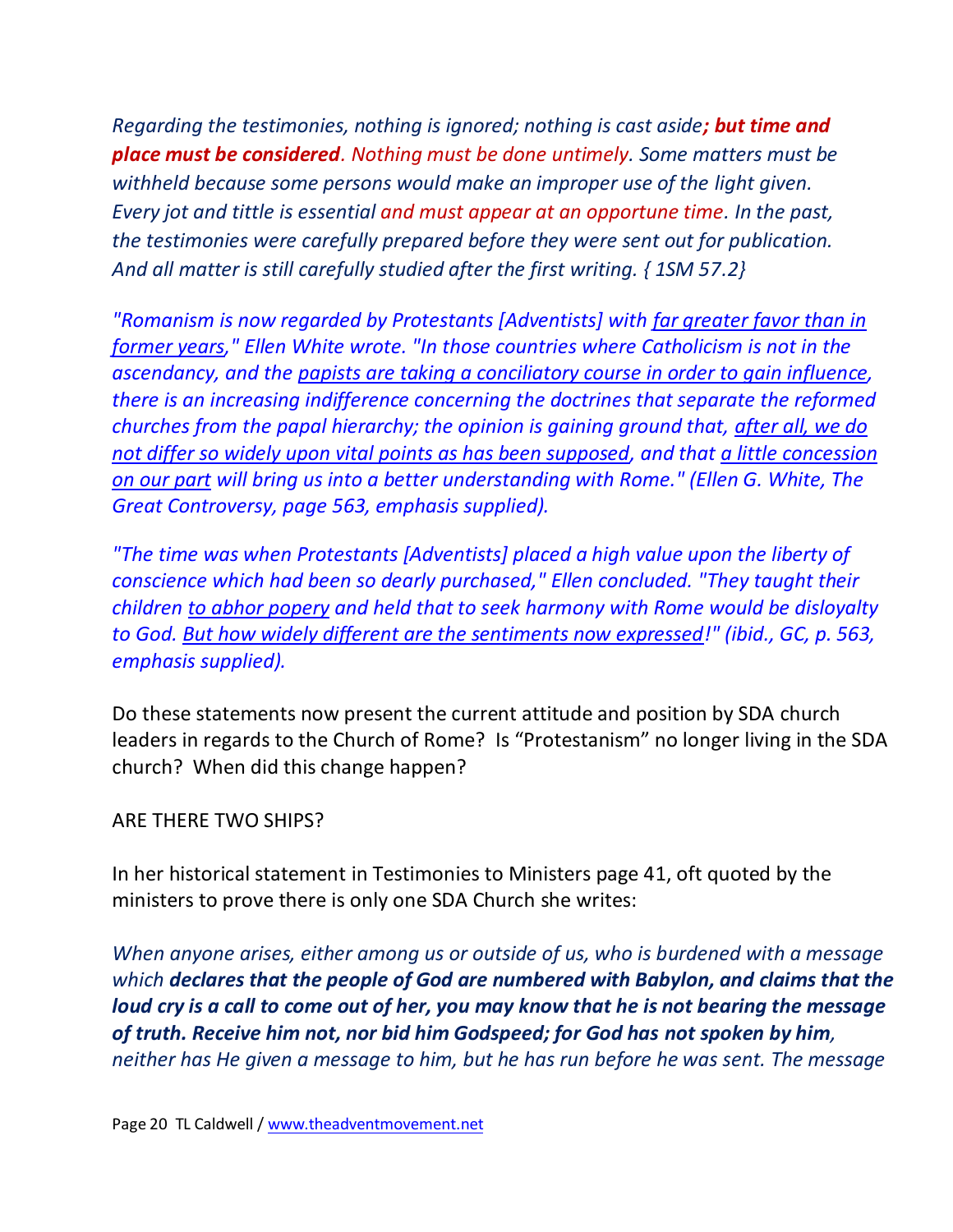*contained in the pamphlet called the Loud Cry, is a deception. Such messages will come, and it will be claimed for them that they are sent of God, but the claim will be false; for they are not filled with light, but with darkness. There will be messages of accusation against the people of God, similar to the work done by Satan in accusing God's people, and these messages will be sounding at the very time when God is saying to His people, "Arise, shine; for thy light is come, and the glory of the Lord is risen upon thee. For, behold, the darkness shall cover the earth, and gross darkness the people: but the Lord shall arise upon thee, and His glory shall be seen upon thee." { TM 41.1}*

She concludes the chapter by saying:

## *A Living Church*

*Has God no living church? He has a church, but it is the church militant, not the church triumphant. We are sorry that there are defective members, that there are tares amid the wheat. Jesus said: "The kingdom of heaven is likened unto a man which sowed good seed in his field: but while men slept, his enemy came and sowed tares among the wheat, and went his way.... So the servants of the householder came and said unto him, Sir, didst not thou sow good seed in thy field? from whence then hath it tares? He said unto them, An enemy hath done this. The servants said unto him, Wilt thou then that we go and gather them up? But he said, Nay; lest while ye gather up the tares, ye root up also the wheat with them. Let both grow together until the harvest: and in the time of harvest I will say to the reapers, Gather ye together first the tares, and bind them in bundles to burn them: but gather the wheat into my barn." { TM 45.1}* 

*In the parable of the wheat and the tares, we see the reason why the tares were not to be plucked up; it was lest the wheat be rooted up with the tares. Human opinion and judgment would make grave mistakes. But rather than have a mistake made, and one single blade of wheat rooted up, the Master says, "Let both grow together until the harvest;" then the angels will gather out the tares, which will be appointed to destruction. Although in our churches, that claim to believe advanced truth, there are those who are faulty and erring, as tares among the wheat, God is long-suffering and patient. He reproves and warns the erring, but He does not destroy those who are long in learning the lesson He would teach them; He does not uproot the tares from the wheat. Tares and wheat are to grow together till the harvest; when the wheat comes to its full growth and development, and because of its character when ripened, it will be fully distinguished from the tares. { TM 45.2}*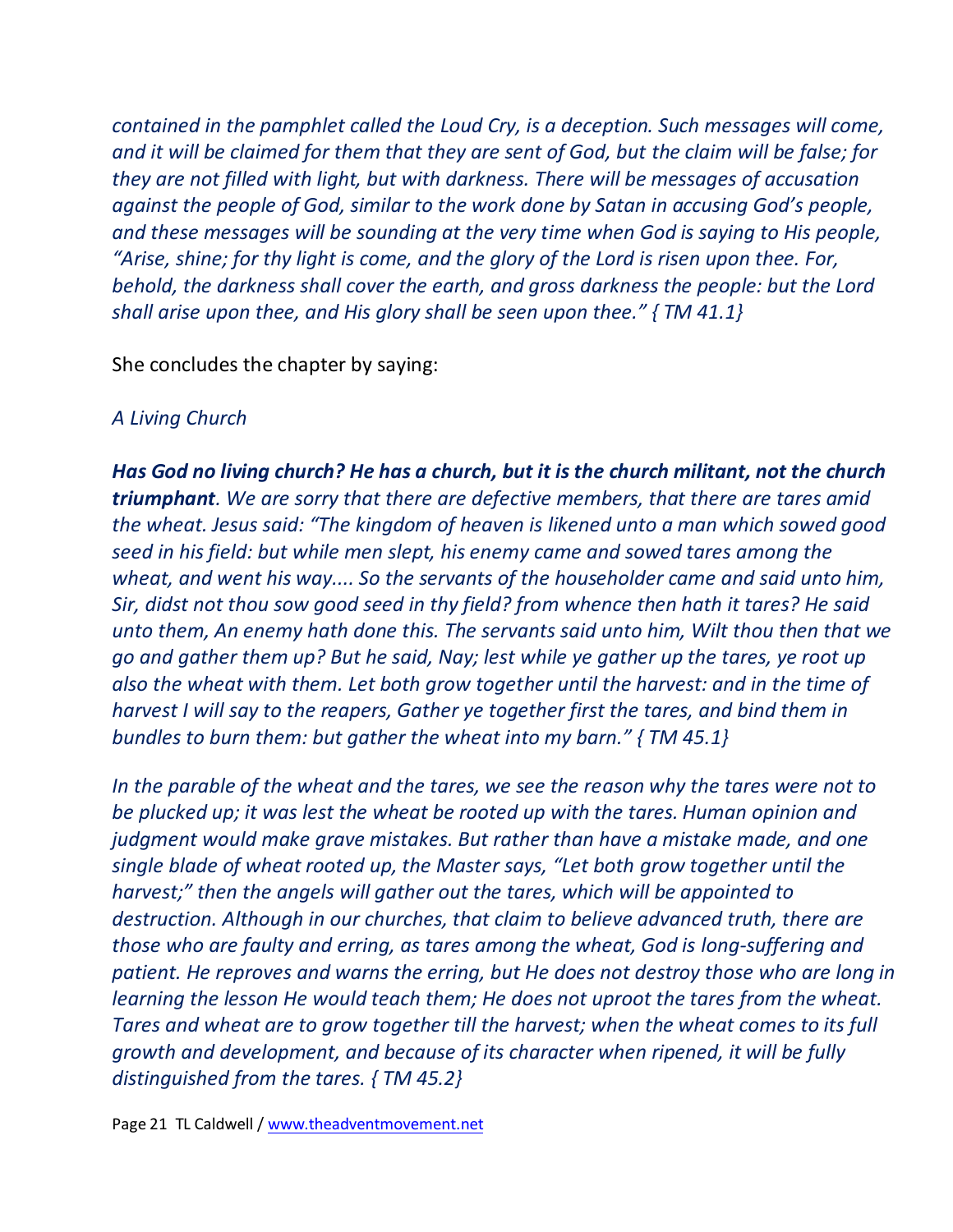*The church of Christ on earth will be imperfect, but God does not destroy His church because of its imperfection. There have been and will be those who are filled with zeal not according to knowledge, who would purify the church, and uproot the tares from the midst of the wheat. But Christ has given special light as to how to deal with those who are erring, and with those who are unconverted in the church. There is to be no spasmodic, zealous, hasty action taken by church members in cutting off those they may think defective in character. Tares will appear among the wheat; but it would do more harm to weed out the tares, unless in God's appointed way, than to leave them alone. While the Lord brings into the church those who are truly converted, Satan at the same time brings persons who are not converted into its fellowship. While Christ is sowing the good seed, Satan is sowing the tares. There are two opposing influences continually exerted on the members of the church. One influence is working for the purification of the church, and the other for the corrupting of the people of God. { TM 46.1}*

"God's appointed way" of removing the tares from the wheat is found in Matthew chapter 13, and Ezekiel 9. "Angels" do the separating, if not 'messages', those messages found in Revelation 14, Six Messages, same as the angels revealed in Ezekiel chapter 9.

She states:

*In the ninth chapter of Ezekiel is portrayed the fate of the men of responsibility who have not glorified God by faithfulness and integrity. Read this chapter. Notice especially verses four to six: [quoted]. At the appointed time, the Lord God of Israel will do His work most thoroughly. { 18MR 183.5 }*

*Study the ninth chapter of Ezekiel. These words will be literally fulfilled; yet the time is passing, and the people are asleep. They refuse to humble their souls and to be converted. Not a great while longer will the Lord bear with the people who have such great and important truths revealed to them, but who refuse to bring these truths into their individual experience. The time is short. God is calling. Will you hear? Will you receive His message? Will you be converted before it is too late? Soon, very soon, every case will be decided for eternity.—Letter 106, 1909. { 18MR 236.2 }*

*The true people of God, who have the spirit of the work of the Lord and the salvation of souls at heart, will ever view sin in its real, sinful character. They will always be on the*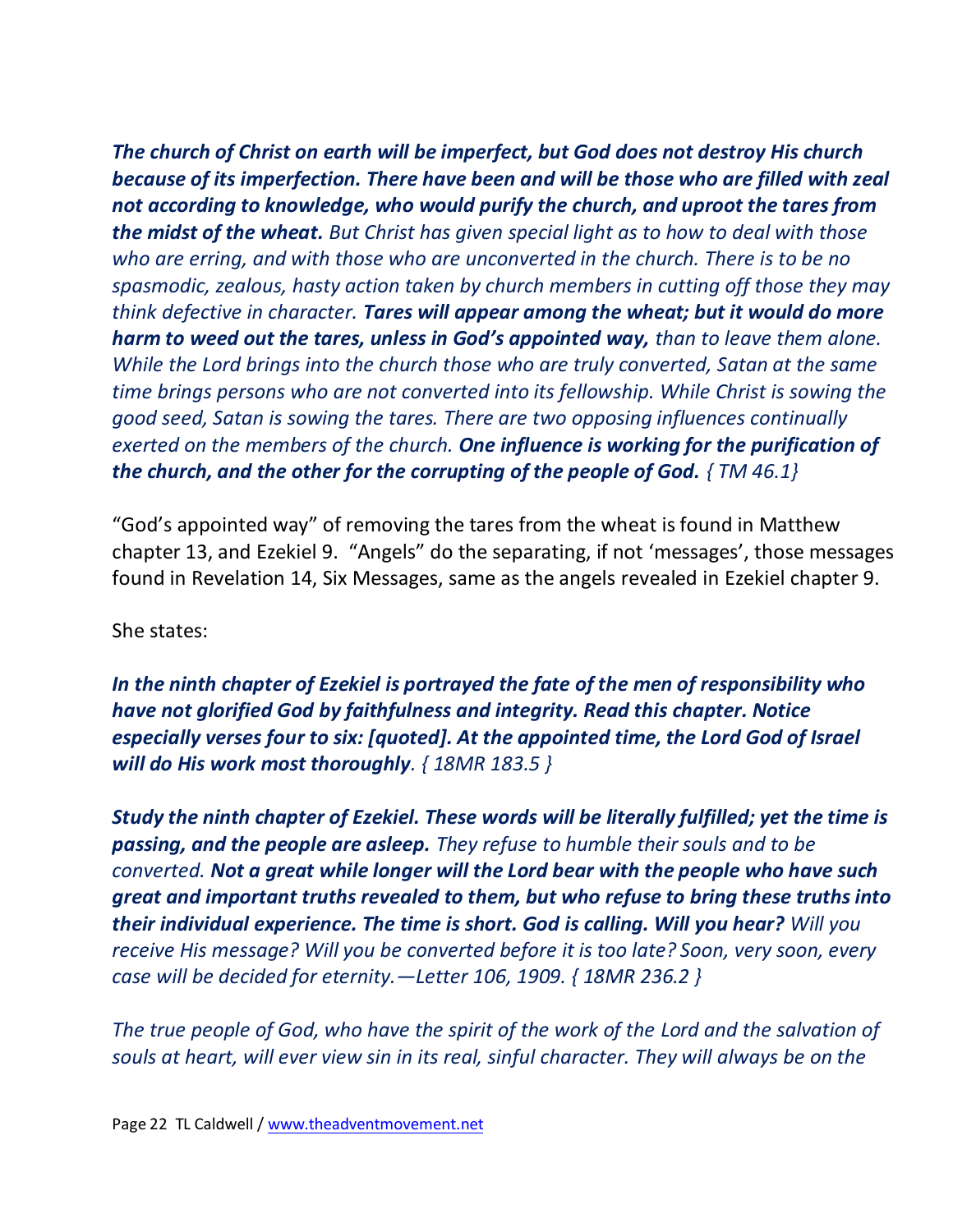*side of faithful and plain dealing with sins which easily beset the people of God. Especially in the closing work for the church, in the sealing time of the one hundred and forty-four thousand who are to stand without fault before the throne of God, will they feel most deeply the wrongs of God's professed people. This is forcibly set forth by the prophet's illustration of the last work under the figure of the men each having a slaughter weapon in his hand. One man among them was clothed with linen, with a writer's inkhorn by his side. "And the Lord said unto him, Go through the midst of the city, through the midst of Jerusalem, and set a mark upon the foreheads of the men that sigh and that cry for all the abominations that be done in the midst thereof." Ezekiel 9:4. { 1TT 335.2}* 

*Who are standing in the counsel of God at this time? Is it those who virtually excuse wrongs among the professed people of God and who murmur in their hearts, if not openly, against those who would reprove sin? Is it those who take their stand against them and sympathize with those who commit wrong? No, indeed! Unless they repent, and leave the work of Satan in oppressing those who have the burden of the work and in holding up the hands of sinners in Zion, they will never receive the mark of God's sealing approval. They will fall in the general destruction of the wicked, represented by the work of the five men bearing slaughter weapons. Mark this point with care: Those who receive the pure mark of truth, wrought in them by the power of the Holy Ghost, represented by a mark by the man in linen, are those "that sigh and that cry for all the abominations that be done" in the church. Their love for purity and the honor and glory of God is such, and they have so clear a view of the exceeding sinfulness of sin, that they are represented as being in agony, even sighing and crying. Read the ninth chapter of Ezekiel. { 1TT 335.3}* 

*But the general slaughter of all those who do not thus see the wide contrast between sin and righteousness, and do not feel as those do who stand in the counsel of God and receive the mark, is described in the order to the five men with slaughter weapons: "Go ye after him through the city, and smite: let not your eye spare, neither have ye pity: slay utterly old and young, both maids, and little children, and women: but come not near any man upon whom is the mark; and begin at My sanctuary." Verses 5, 6. { 1TT 336.1}*

It should be considered that the latter day judgement of Ezekiel 9 (1 Peter 4:17) on the SDA church, as Ellen White describes above, is carried out on the "new organization" that has developed since Ellen White's time.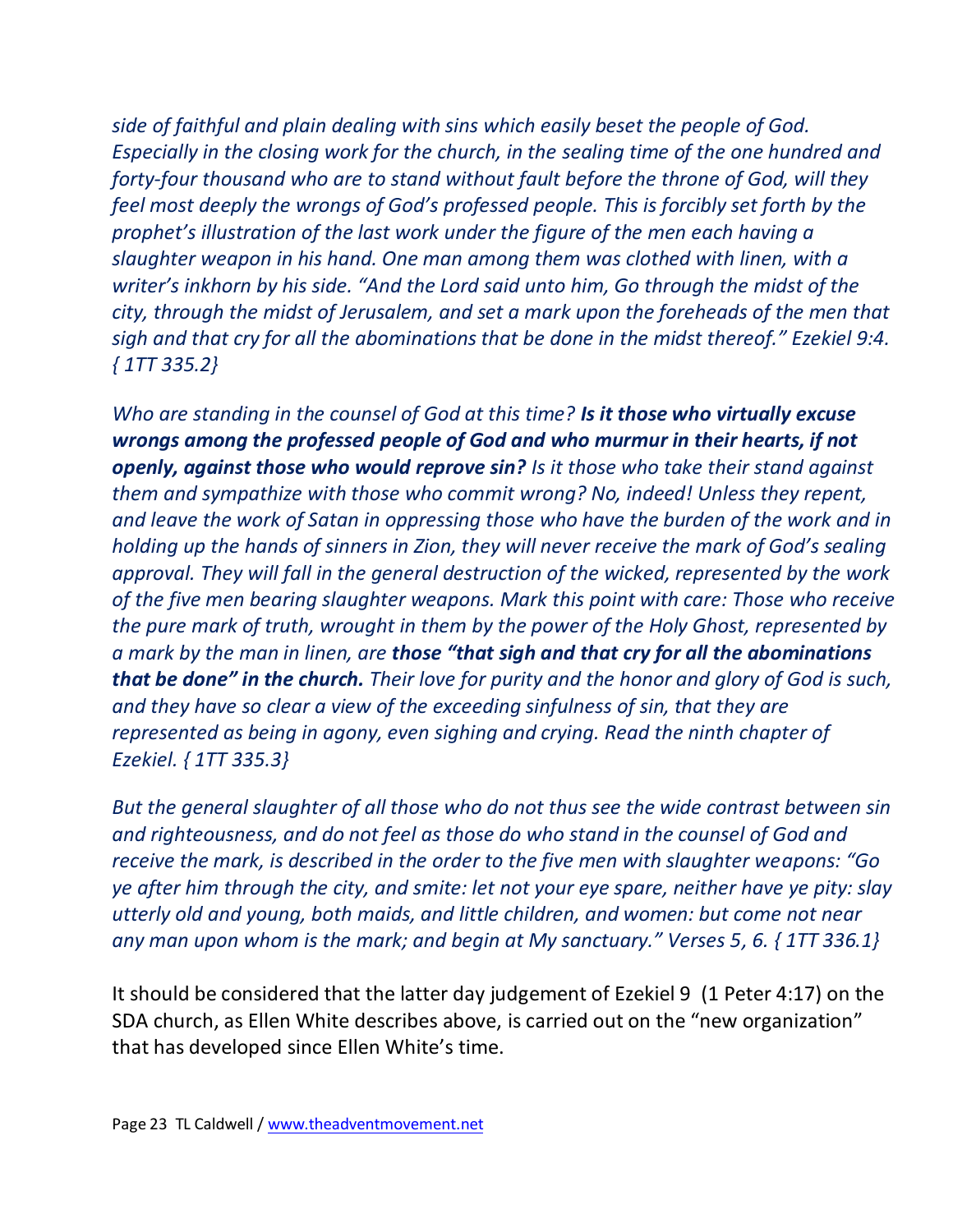Ellen White's terms above "the church militant" and the "church triumphant" used in several statements are two sections historically of the SDA church since 1844. These are most general terms but nevertheless show a division of the end time church.

Merriam-Webster Synonyms & Antonyms for *militant meaning "fighting" or "combative"*

# **Synonyms**

[aggressive,](https://www.merriam-webster.com/dictionary/aggressive) [agonistic,](https://www.merriam-webster.com/dictionary/agonistic) [argumentative,](https://www.merriam-webster.com/dictionary/argumentative) [assaultive,](https://www.merriam-webster.com/dictionary/assaultive) [bellicose,](https://www.merriam-webster.com/dictionary/bellicose) [belligerent,](https://www.merriam-webster.com/dictionary/belligerent) [brawly,](https://www.merriam-webster.com/dictionary/brawly) [chippy,](https://www.merriam-webster.com/dictionary/chippy) [combative,](https://www.merriam-webster.com/dictionary/combative) [confrontational,](https://www.merriam-webster.com/dictionary/confrontational) [contentious,](https://www.merriam-webster.com/dictionary/contentious) [discordant,](https://www.merriam-webster.com/dictionary/discordant) [disputatious,](https://www.merriam-webster.com/dictionary/disputatious) [feisty,](https://www.merriam-webster.com/dictionary/feisty) [gladiatorial,](https://www.merriam-webster.com/dictionary/gladiatorial) [pugnacious,](https://www.merriam-webster.com/dictionary/pugnacious) [quarrelsome,](https://www.merriam-webster.com/dictionary/quarrelsome) [scrappy,](https://www.merriam-webster.com/dictionary/scrappy) [truculent,](https://www.merriam-webster.com/dictionary/truculent) [warlike](https://www.merriam-webster.com/dictionary/warlike)

The church militant is the church that is militant against truth, militant against the progressive Inspiration to the church, not progressing in the final three messages of Revelation 14, the First, Second and Third Angels Messages in their REPEAT phase, warning of the Judgment for the Living, our day, no longer the Judgment for the Dead (GC 490). This was certainly true in Ellen White's lifetime, her relationship and spiritual conflict with the leading brethren. What has it become today? Certainly, the "church triumphant" is not yet manifest since the purification of the church, the separation of the wheat from the tares (Ezekiel 9) in the SDA church has not yet been done, clearly. The question we should ask today is, 1) has a "new organization" come about in the SDA church since 1844? Then, 2) has the "new organization" joined itself with modern spiritual Babylon of Revelation 17 and somehow become part of spiritual Babylon? How far does the present General Conference church need to go on the path of unification or dialogue with Church of Rome before that spiritual transformation is clear and apparent. Has the General Conference published books of a "new order" since after the passing of Ellen White in 1915?

What is the true spiritual condition of the SDA General Conference church today? What is our responsibility to the church members and church leaders?